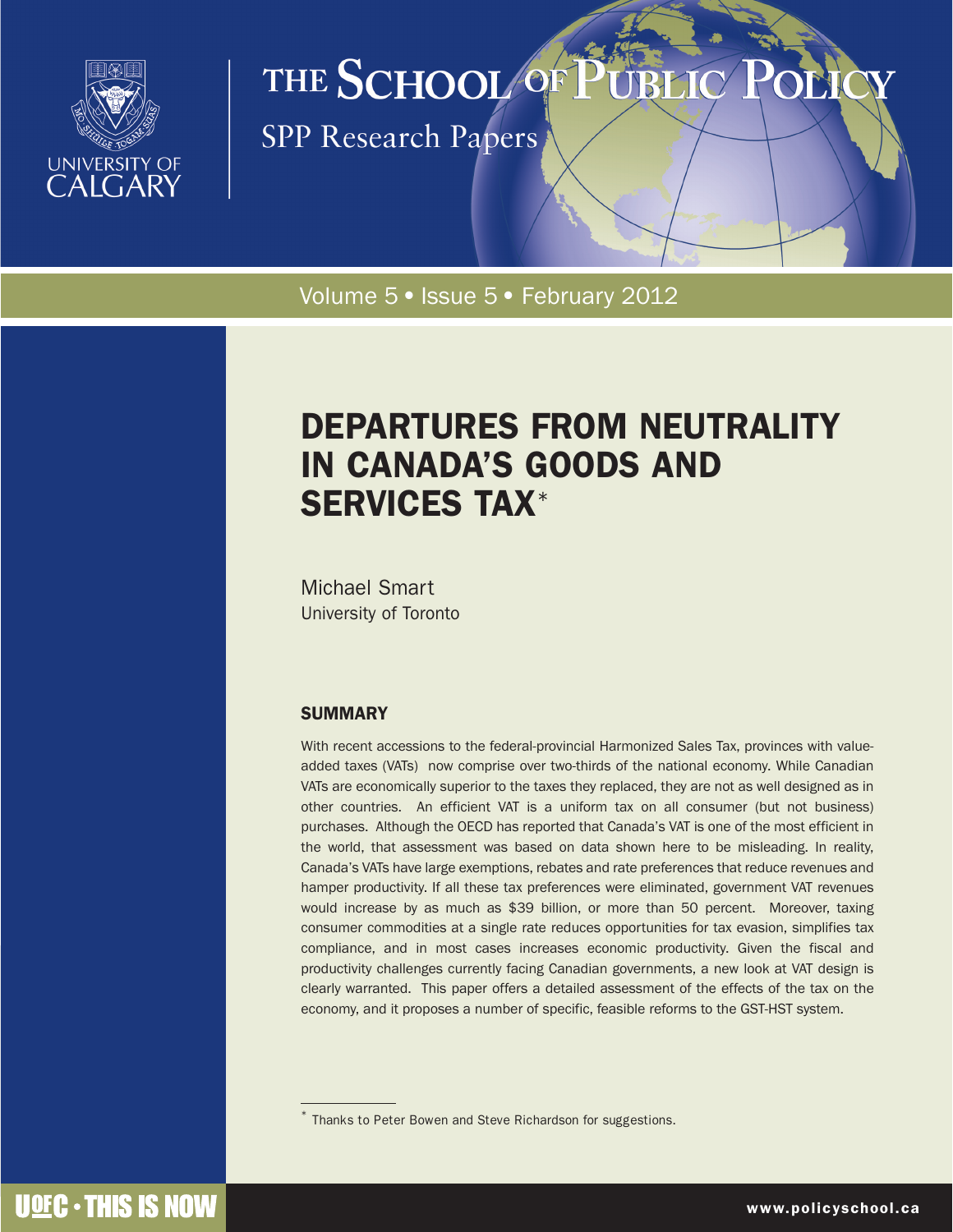# 1. INTRODUCTION

Now in its 21st year, the Goods and Services Tax (GST) may be said to have come of age. While the headline federal tax rate of five percent remains one of the lowest in the world among countries with value-added taxes (VATs), the decision of many provinces to adopt provincial VATs modelled on the GST has vastly increased the importance of VAT in Canada. At present, five Canadian provinces have replaced their retail sales taxes with the Harmonized Sales Tax (HST), administered by the Canada Revenue Agency together with and on essentially the same base as the federal GST. While collected by the province, the Quebec Sales Tax (QST) is also structured to be very similar to the federal GST. Among the six provinces with VATs, the combined rate of tax ranges from 12 percent in British Columbia to 15 percent in Nova Scotia; aggregate VAT revenues now exceed \$60 billion annually; and these provinces comprise fully 80 percent of national consumption.*<sup>1</sup>* While it now appears certain that British Columbia will abolish the HST and revert to retail sales taxation by 2013, VAT provinces will still make up more than 67 percent of the national economy.

But the recent success of value-added taxation in Canada brings new concerns. While economists agree that HST/QST is a better-designed tax than the retail sales taxes it replaced, specific design problems in the tax base create economic distortions for consumers and productivity losses for business. As I discuss in detail, the GST base incorporates a variety of exemptions and reduced tax rates that change economic choices of consumers and businesses. As the VAT rate has roughly doubled in the HST/QST provinces since 1991, these distortions have increased in importance. The standard rule of thumb is that the cost of economic distortions is proportional to the square of the tax rate, which would imply that distortions are about four times larger now in HST/QST provinces than when the GST base was originally designed.

In this paper, I provide a review of the literature on the appropriate design of a VAT, and I apply its insights to an analysis of the GST base in Canada. The plan of the paper is as follows.

- Section 2 describes how a VAT functions, and it defines an ideal VAT benchmark against which the GST may be judged. In brief, an ideal VAT is a consumption tax, which taxes all consumer purchases at the same rate, but which exempts business inputs from taxation. Somewhat confusingly, exempting business inputs means that businesses should not themselves be exempt from VAT.
- Section 3 describes the structure of the GST, emphasizing the way it departs from an ideal VAT, discussing the magnitude of the associated tax expenditures*<sup>2</sup>* relative to revenues collected, and relative to other OECD countries with VATs. GST tax expenditures prove to be large. While the OECD has recently reported Canada's VAT to be one of the most efficient in the world, this turns out to be based on data that are highly misleading. Based on a corrected calculation, I find that Canada's VAT tax base ranks poorly relative to other OECD countries.

*<sup>1</sup>* Under an agreement announced by governments on September 30, 2011, the QST base will be further harmonized with the federal GST, although both taxes will continue to be legislated and collected in Quebec by the provincial government. By 2014, the remaining differences between the two taxes will be small. In addition to provincial government. By 2014, the remaining differences between the two taxes will be small. In addition to the provinces listed here, Alberta has no retail sales tax, so that the consumption rate there is the 5 percent federal GST rate.

<sup>&</sup>lt;sup>2</sup> Tax expenditure is defined as the estimated change in tax revenue resulting from the departure of the legislated tax base from a benchmark or ideal tax base. In the case of VAT, as discussed below, tax expenditures may be either positive or negative.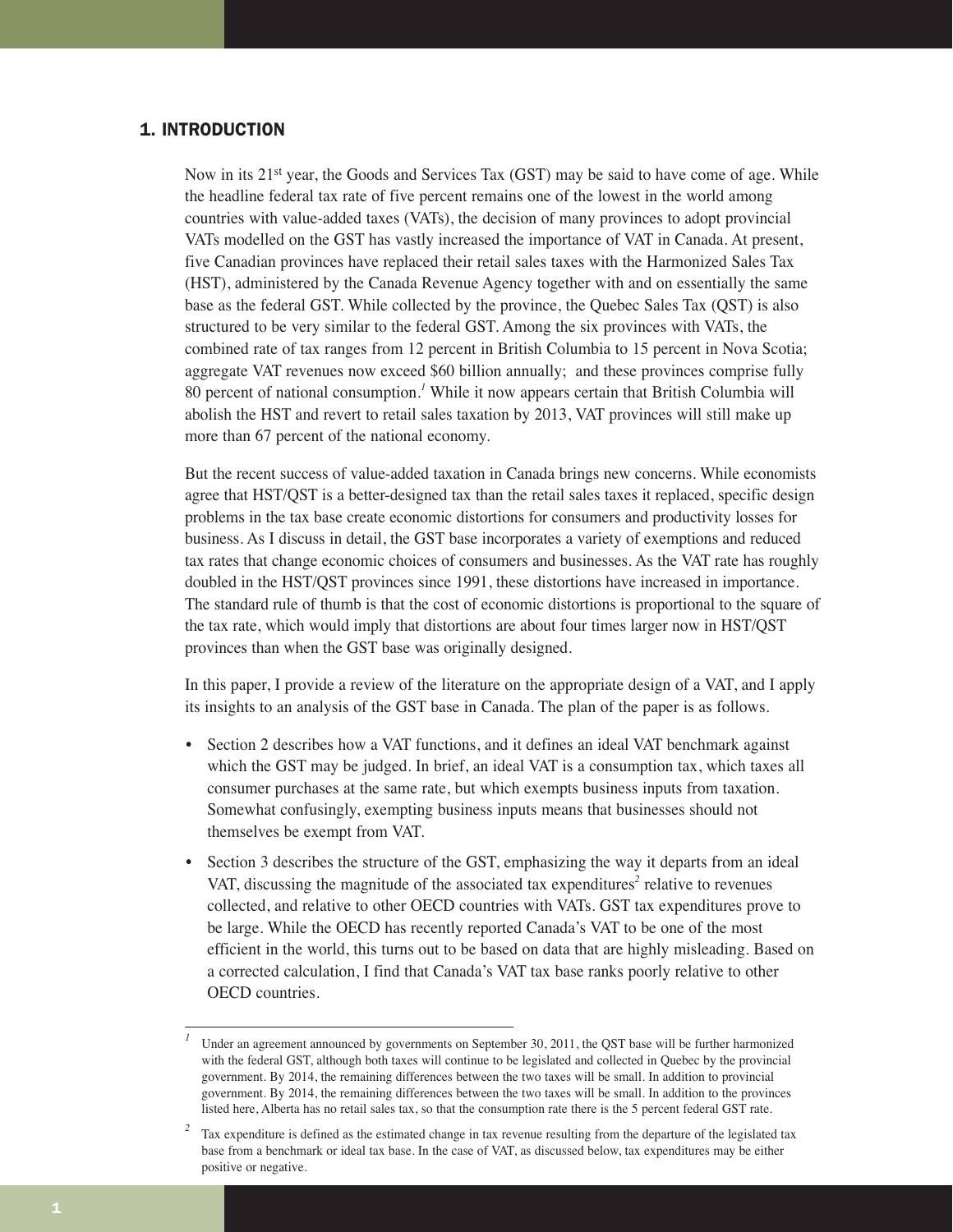- Section 4 lays out in detail the economic arguments for and against an ideal VAT. I present the economic, administrative, and political arguments in favour of uniform taxation of consumption, and I discuss some important caveats.
- Section 5 offers some specific proposals for how the GST base in Canada might be improved. I focus on four issues in the current GST base:
	- Non-taxation of food and agricultural products;
	- Preferential taxation of housing;
	- Exemption and rebates available to public sector bodies;
	- The taxation and exemption of small traders.
- Section 6 concludes the paper.

Because of departures from the ideal VAT, the revenues lost to federal and provincial governments are now about \$39 billion annually. Clearly, this is not a small issue. Among the specific problems addressed in Section 5 of the paper, it is worthwhile emphasizing food and agricultural products. Non-taxation of food is often perceived in Canada as a progressive tax measure, but I show that much of this tax benefit accrues to high-income families; there are more direct and effective ways to help the needy through the tax system. As elaborated below, the estimated revenue lost to federal and provincial governments due to this measure exceeds \$8 billion annually; the efficiency cost to the economy is on the order of \$1 billion annually. These considerations clearly suggest it is time to look at the policy again.

# 2. A PRIMER ON VAT

The federal Goods and Services Tax is a value-added tax (VAT) of the invoice-and-credit type. In its ideal form, a VAT taxes all sales of goods and services in the economy, whether the purchase is made by consumers or businesses, but it allows businesses to claim a credit for tax paid on inputs purchased for production. As such, it is a tax on value added at each stage in the production process. Since businesses can claim input tax credits (ITCs) for taxes paid, but final consumers cannot, it is easy to see that despite its apparent complexity a VAT is equivalent in economic effects to a tax at the same percentage rate on consumption purchases alone.

This describes an ideal VAT, in which all transactions are taxed at a common rate, and all producers receive a credit for input taxes paid. An ideal VAT has two key features, different from other systems of sales taxation:

- First, an ideal VAT ensures that production costs are untaxed, and so production decisions are undistorted. As I argue in the next section, leaving business inputs untaxed is almost certainly part of an ideal tax system.
- Second, an ideal VAT is a uniform tax, which raises the prices of all goods and services purchased by consumers, but leaves their relative prices unchanged. Uniform taxation of consumer purchases has a key neutrality property, since it means that consumers make consumption decisions in response to the true differences in economic costs of what they purchase, rather than differences in tax rates.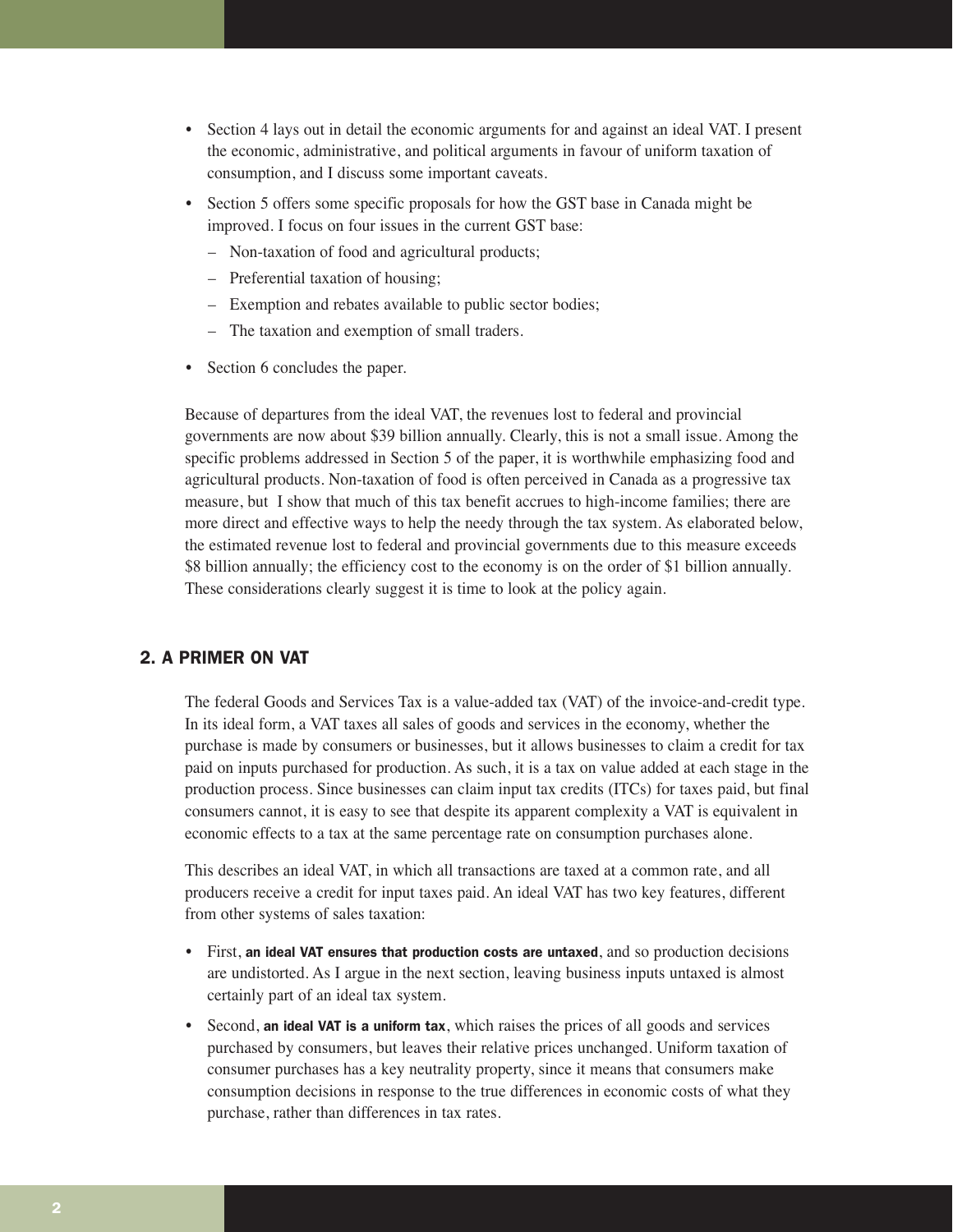While these are the main theoretical justifications for VAT as an efficient tax, it also has practical advantages:

- VAT easily ensures that business inputs are ultimately untaxed, because of its system of explicit taxation and crediting for VAT-registered traders. In contrast, although a retail sales tax system is, for example, also intended to tax only purchases by consumers, the lack of an explicit crediting mechanism for input taxes paid by taxable businesses results in a very high proportion of its revenues being derived from business purchases.*<sup>3</sup>*
- VAT may increase tax compliance. An invoice-and-credit VAT is charged on the full value of purchases at each stage of the production chain and only credited to registered businesses. Therefore, a tax-evading business may escape at most the tax due on its value added in production, but is liable for the tax paid on production inputs and not creditable for the evader. This tends to raise production costs for evaders and it discourages other, registered businesses from dealing with evaders, since the tax charged by a registered supplier is creditable by a taxable purchaser, whereas the higher costs of an evading supplier are not.
- **VAT facilitates tax collection.** VAT is formally creditable to taxable purchasers only if they are in possession of an invoice from the supplier indicating that VAT was paid on the purchase, and these invoices can in principle be cross-checked by revenue authorities to detect evasion. In other words, just as VAT turns all sellers in the economy into tax collectors, it turns all taxable purchasers in the economy into tax auditors as well.

In practice, Canada's GST departs from the ideal by taxing many transactions and many suppliers in a different way, or not taxing them at all. In particular:

- **Some goods and services are exempt from tax**, meaning that no tax is due under GST on these supplies, and also that no tax credit is paid for inputs purchased to produce them. For example, most services supplied by financial institutions including most deposit and loan services are GST-exempt. Thus no GST is charged to consumers of these services, and financial institutions cannot claim ITCs for the corresponding taxable purchases such as computers, legal services, commercial rents, and so on.*<sup>4</sup>*
- Some goods and services are taxable at reduced rates. While the use of reduced rates is common in the VAT systems of some countries, in Canada the only positive reduced rate is for purchases of new housing.
- **Some goods and services are zero-rated,** meaning that businesses do not charge GST on these supplies, but still they may claim a credit for GST paid on inputs purchased to produce the supplies. For example, most food and prescription drugs are zero-rated under GST. (The name makes sense when one realizes this is exactly as if the supply was treated as taxable, but at a reduced rate of zero percent.) Thus zero-rated supplies are truly tax-free, whereas for exempt supplies, tax is payable at a lesser rate reflecting the share of taxable inputs in the total value of production, but this tax is hidden from the final consumer.*<sup>5</sup>*

*<sup>3</sup>* For example, Bird and Smart ((2009b), "The impact on investment of replacing a retail sales tax by a value-added tax: Evidence from Canadian experience," *National Tax Journal* 62, 591-609) report that about 40 percent of revenues from provincial retail sales taxes are paid on business inputs.

<sup>&</sup>lt;sup>4</sup> When a business produces a mix of taxable and exempt services, as in the case of financial institutions, a percentage of inputs taxes equal to the percentage of taxable sales in the total sales of the business is creditable.

We may further distinguish between the zero-rating of supplies destined for domestic consumption, which is here treated as a tax expenditure, and zero-rating of international exports, which is a conventional part of most VATs around the world. See the discussion below.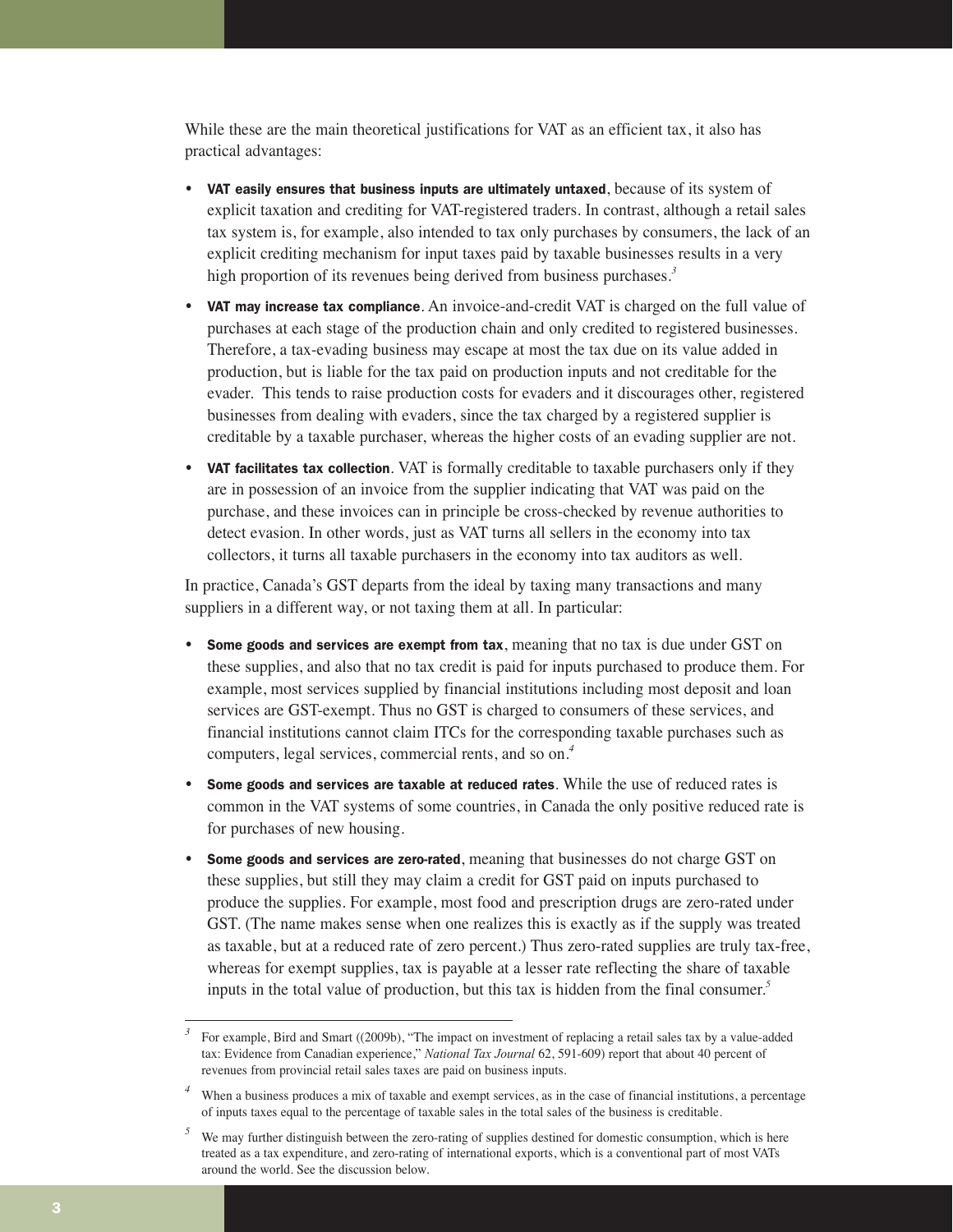All these special treatments create economic problems, compared to an ideal VAT under which all transactions are taxable at a common rate. These problems and the economic case for a broad-based, neutral VAT are the subject of the next two sections of the paper.

# 3. THE GST BASE AND VAT EFFICIENCY IN CANADA

# a) Non-neutralities in the GST

There is an extensive list of ways that the GST departs from an ideal VAT — whether through exemption or reduced tax rates. The main non-neutralities are listed in Table 1. To give a sense of the relative importance of each non-neutrality, the table includes an estimate of the revenue lost due to each measure. The source of most of these figures is the federal Department of Finance's *Tax Expenditures and Evaluations* report for 2007, which reports estimates of federal revenue loss only based on a detailed input-output model of the Canadian economy. The published tax expenditure estimates measure only the impact of the measures on the federal portion of revenues. I also report in Table 1 estimates of tax expenditures for provincial VAT revenues in Quebec and the five HST provinces.*<sup>6</sup>* Since the provincial bases largely conform to the federal base, the provincial figures largely mirror the federal ones, adjusted for the different provincial VAT rates, and for the share of the VAT provinces in the national economy.*<sup>7</sup>*

|                                                     | <b>Estimated Revenue Loss</b> |                        |  |
|-----------------------------------------------------|-------------------------------|------------------------|--|
|                                                     | <b>Federal GST</b>            | <b>Provincial VATs</b> |  |
|                                                     | $(2011 \,$ \$ millions)       |                        |  |
| Zero and reduced tax rates                          |                               |                        |  |
| Basic groceries                                     | 3,499                         | 4,607                  |  |
| Medical devices and Prescription drugs              | 901                           | 1,186                  |  |
| Reduced rate for New housing                        | 760                           | 1,521                  |  |
| <b>Exemptions</b>                                   |                               |                        |  |
| <b>Financial services</b>                           |                               |                        |  |
| Residential rents                                   | 1,298                         | 1,660                  |  |
| Education                                           | 478                           | 612                    |  |
| Non-profits and Charities                           | 778                           | 995                    |  |
| Health care                                         | 735                           | 941                    |  |
| Municipal services                                  | 399                           | 511                    |  |
| Other                                               | 147                           | 188                    |  |
| Small traders + other business                      | 485                           | 547                    |  |
| Input tax rebates                                   | 3,710                         | 3,617                  |  |
| <b>Memorandum Items</b>                             |                               |                        |  |
| Standard tax rate (weighted average)                | 5.0%                          | 5.6%                   |  |
| Estimated potential VAT revenues, 2011 <sup>a</sup> | 49,230                        | 55,156                 |  |
| Actual VAT revenues, 2010-11 <sup>b</sup>           | 32,205                        | 33,143                 |  |

#### **TABLE 1. TAX EXPENDITURES UNDER THE GST AND PROVINCIAL VATS**

*Source: 2010 Federal and Quebec Tax Expenditures, Department of Finance, and own calculations.*

*<sup>a</sup>* Estimated revenues from applying the statutory rate to aggregate private consumption expenditures. *<sup>b</sup>* Public Accounts basis.

The provincial estimates are imputed based on the statutory tax rates in VAT provinces and their share of output and value added in Statistics Canada input-output data. The provincial rebates for public sector bodies are derived from public accounts data.

*<sup>7</sup>* The consumption-weighted average provincial VAT rate in 2011 is 5 percent, including British Columbia (statutory rate 7 percent), Newfoundland and Labrador, New Brunswick and Ontario (8 percent), Nova Scotia (10 percent), and Quebec (approximately 8.9 percent, rising to 9.5 percent in 2012). The average effective provincial VAT rate will likely fall in future since the government of British Columbia has recently committed to replacing its VAT with a retail sales tax.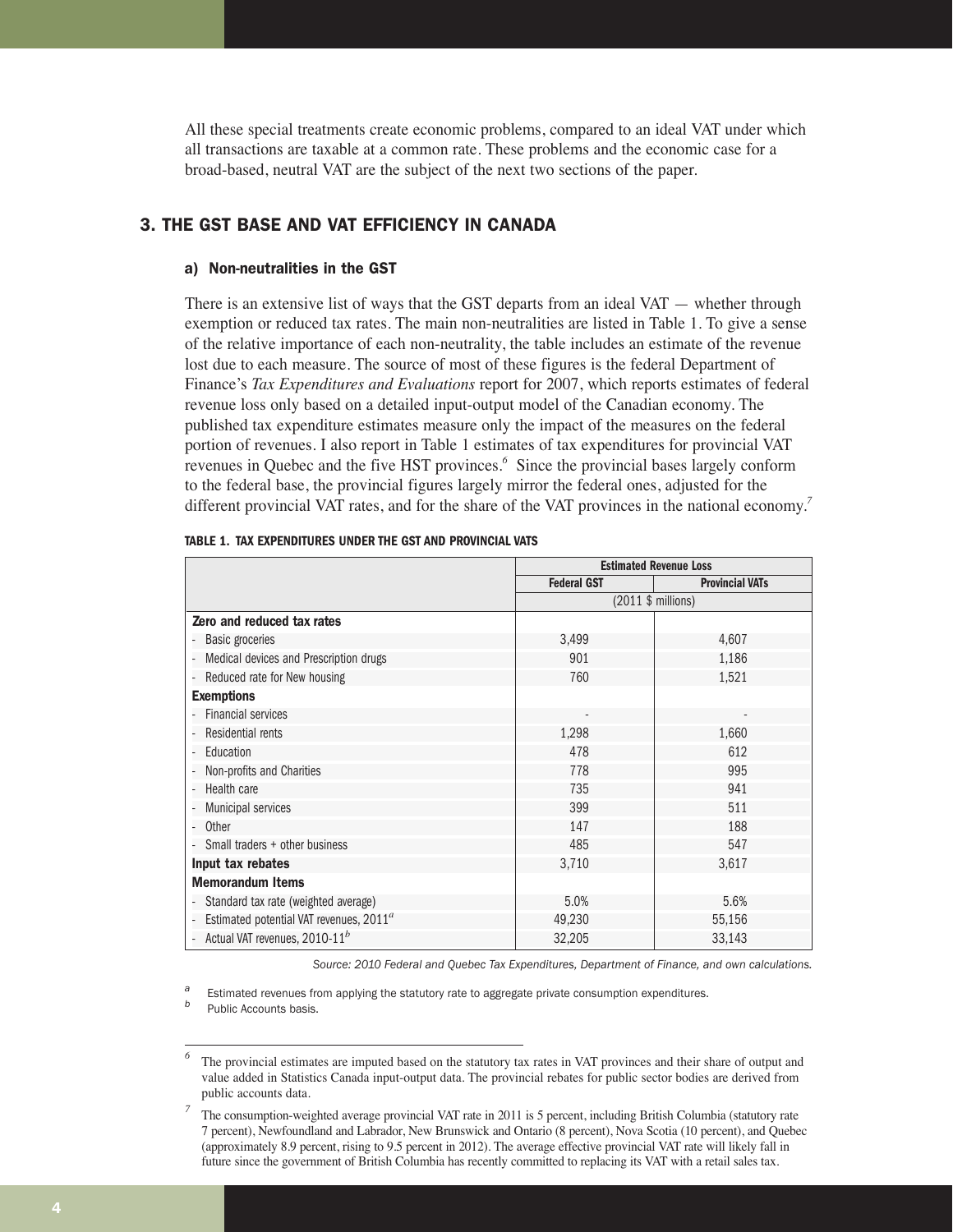Goods and services destined for domestic consumption that are zero-rated include:

- Basic groceries, which includes most supplies of food and beverages marketed for human consumption, including sweetening agents. However, soft drinks, candies, and snack foods are taxable, as are prepared foods sold in stores and restaurants;
- Agricultural and fishery products, including unprocessed foods and livestock;
- Prescription drugs and medical devices, such as hearing aids and prescription eyeglasses;
- International transportation services. While almost all countries with VATs do zero-rate exports of goods and services based on the destination principle, Canada is unusual in zerorating cross-border transport for both domestic residents and foreigners, and regardless of what portion of the travel actually occurs within Canada.

In contrast to many other countries with VATs, Canada does not make widespread use of various reduced rates of VAT for certain purchases. More precisely, the only reduced rate in much use under GST is the zero-rate category just discussed. The one exception is sales of new housing, which are eligible for rebates of GST to purchasers that reduce the effective tax rate paid from the usual five percent to approximately 3.2 percent for homes valued at \$350,000 or less.<sup>8</sup> The taxation of housing is discussed in detail below.

This describes the use of zero-rating of supplies for domestic consumption in Canada. In addition, as in almost all countries with a VAT, international exports are zero-rated. Zero-rating of exports is often seen as a key advantage of VAT, since it permits embedded taxes on production inputs to be removed from international trade. When all countries with VATs zerorate exports and tax imports, then all consumer purchases are taxed at the rate applying in the country where they are consumed, rather than at some mix of the tax rates in the destination and origin countries.*<sup>9</sup>* In this paper I take zero-rating of exports as part of the definition of the ideal VAT, and I concentrate on departures from neutrality in the domestic tax base alone.

Exempt goods and services under the GST include:

- Health, medical, and dental services other than cosmetic medical services, including most services performed by physicians, nurses, and dentists;
- Child-care services up to age 15; legal aid services; and bridge, road, and ferry tolls;
- Educational services, including courses provided by universities, colleges, and vocational schools, as well as private music lessons and tutoring services. As well, meals served in school cafeterias and university residences are exempt;

The reduced rate is recaptured on sale prices between \$350,000 and \$450,000, so that sales above the latter amount are taxed at the full five percent rate. See Dahlby et al. ((2009), "New housing and the Harmonized Sales Tax: Lessons from Ontario," C. D. Howe Institute, *Backgrounder* no. 119.) and the discussion below for more detail. Note that the structure of provincial new housing rebates under the HST is different.

*<sup>9</sup>* Related, zero-rating is often seen as ensuring that a nation's exports remain internationally competitive. In fact, from a national perspective, there is probably not much difference in the economic effects of taxing on the destination principle (i.e., zero-rating exports) rather than the origin principle (i.e., taxing production for domestic consumption and export alike). If all commodities are taxed at a uniform rate, then standard general equilibrium models predict that a move from origin to destination basis results in a rise in nominal wages or exchange rates that fully offsets the removal of export taxes, leaving the real economy unchanged. See e.g. Bird and Smart ((2011), Financing Social Insurance in Latin America," working paper, University of Toronto) for a discussion.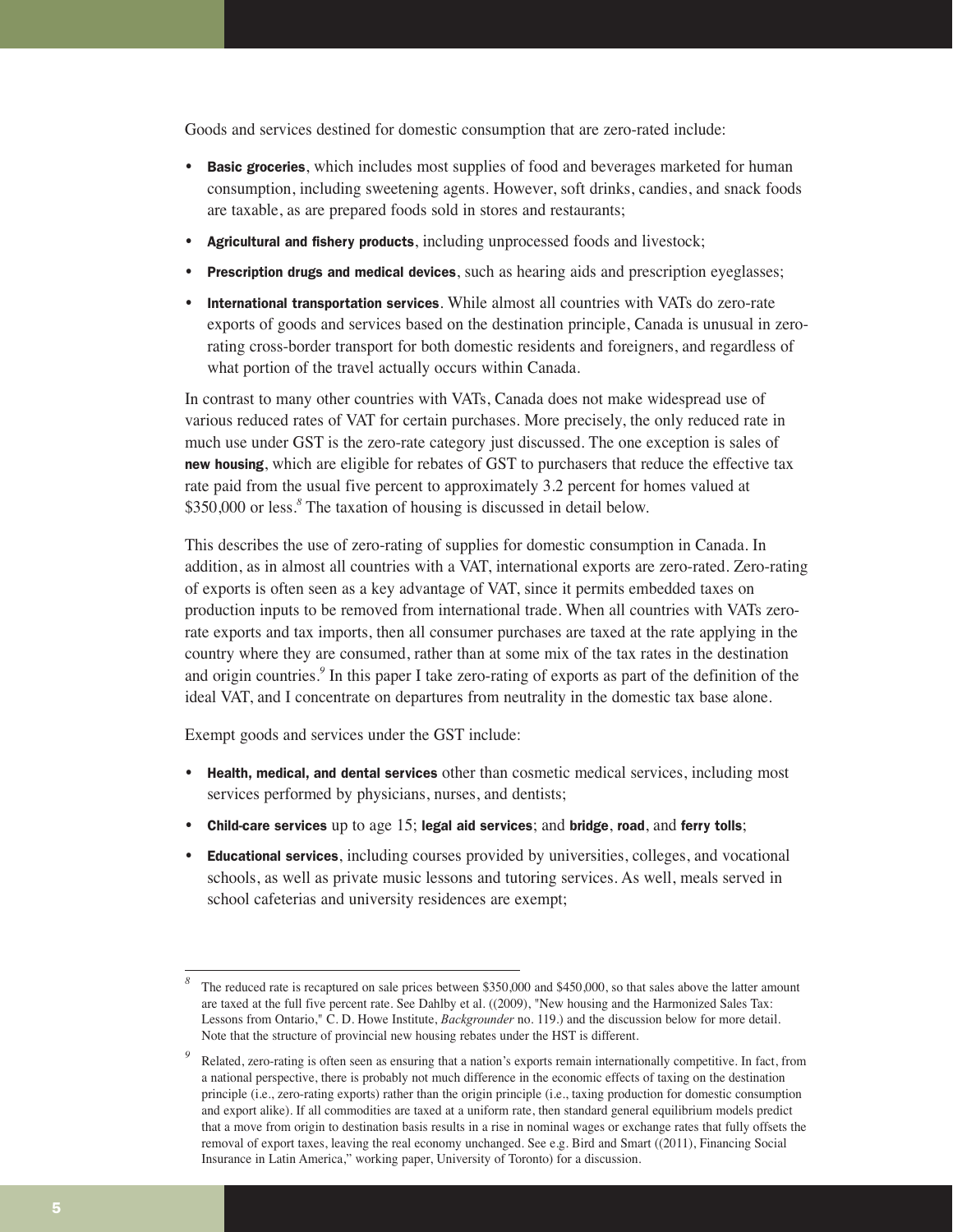- Most services provided by financial institutions and investment dealers are exempt, even if a fee is charged for the service. Insurance policies and the related services of insurance agents and brokers are likewise exempt;
- Most goods and services provided by **charities**, and many recreational and cultural activities of non-profit organizations and municipal governments, even when they are fee-based. There are also specific exemptions for municipal transit, water, and garbage collection services;*<sup>10</sup>*
- Residential rents, sales of used residential properties, and sales of vacant land and farmland in most cases. Short-term residential rents are taxable. Of course, the imputed rents to owner-occupied housing are also exempt from GST, but sales of new (previously unoccupied) residential properties are taxable at a reduced rate. Further detail on the taxation of housing is provided below;
- **Small traders**, defined as those with worldwide taxable supplies up to \$30,000 annually, are exempt from GST unless they choose to register. Additionally, businesses with supplies up to \$200,000 annually are eligible for certain special GST rules, intended to lower compliance costs, that are very similar to exemption. (See below.)

INPUT TAX REBATES. As noted, exemption in the language of VAT does not mean tax-free, because exempt suppliers pay tax on taxable purchases, and they do not receive input tax credits as do taxable suppliers. Under the GST, however, certain exempt suppliers essentially all public service bodies like schools and hospitals— are entitled to rebates of input taxes at various rates ranging from 50 percent to 100 percent of input taxes paid (see the detailed discussion below). Since rebates are legally but not economically different from input tax credits, and since the rebate rates are high, the input tax distortions for most public sector bodies are smaller than exemption usually entails.

The tax expenditure estimates in Table 1 give a rough sense of the magnitude of the various non-neutralities. Zero-rating of food, and drugs and medical devices are particularly important, reducing federal GST revenues by approximately 10 percent and three percent respectively. The exemption for rental housing is also a significant line item, but this is offset by the revenue obtained by taxing (albeit at a reduced rate) the construction of new rental housing  $-$  see the discussion below. Finally, exempt treatment (and, with the input tax rebates, near zero-rating) of the broader public sector is a significant departure from a full value-added tax.

Note that the various line items in Table 1 cannot be added to obtain an aggregate measure of non-neutralities, because the special treatment of various sectors interact with each other. For example, the exemption of financial services is more expensive due to the exemption accorded to other sectors, because other sectors purchase financial services that would be subject to non-recoverable input taxes if financial services were taxable, and so on. However, a simple measure of the aggregate effect of non-neutralities is provided at the bottom of Table 1.

<sup>&</sup>lt;sup>10</sup> For constitutional reasons, provincial governments are exempted from paying GST on any purchases of supplies that would otherwise be taxable. The exemption extends to most provincial agencies, boards, commissions, and Crown corporations other than those involved in commercial activities. But some provinces have concluded reciprocal agreements with the federal government to make equivalent payments in lieu of taxation. See CRA, *GST/HST Memorandum* 18.2, May 2010, and Gendron ((2010), "How should the U.S. treat government entities, non-profit organizations, and other tax-exempt bodies under a VAT?," *Tax Law Review*, 63, 477-713).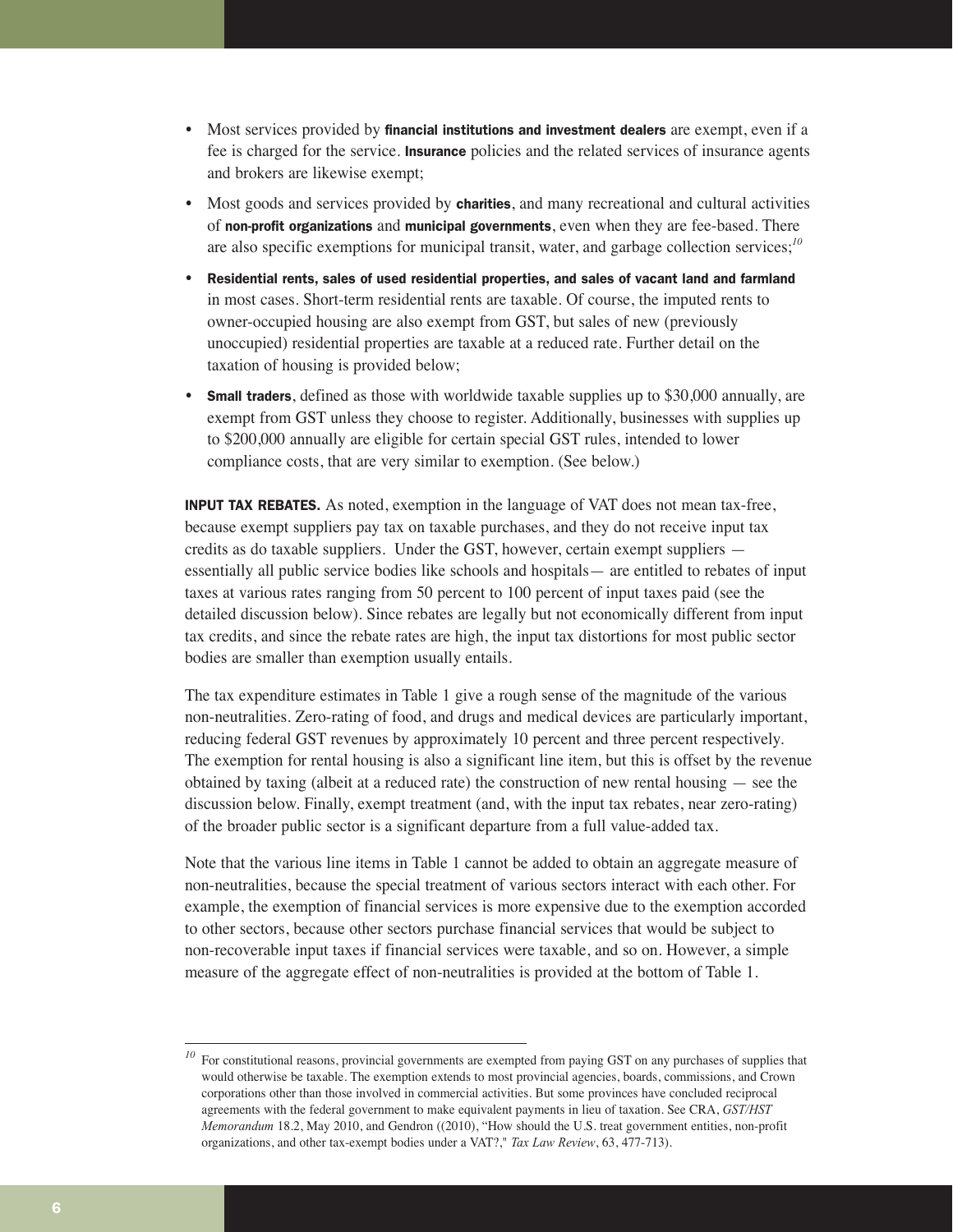Actual GST revenues in 2010-11 were \$32.2 billion, as recorded in the Public Accounts. In contrast, a notional five percent tax on non-government final consumption would have raised about \$49.2 billion, suggesting an overall federal tax expenditure of about \$17 billion annually.<sup> $11$ </sup> On the same basis, the aggregate provincial tax expenditure is even larger, at roughly \$22 billion, reflecting again the fact that the magnitude of provincial VATs now outweighs the federal GST.

The figures reported do not include the federal GST credit available to low-income families, estimated at \$3.9 billion in 2011. Unlike the other measures, the GST credit does not change relative prices of purchased goods and services and so it is probably best regarded as an income tax measure, rather than a GST tax expenditure. However, it does of course reduce the net revenue received from the GST.

In this sense, the departures from uniform taxation in the current GST are large. If private consumption were fully taxed, it would be possible to reduce the GST rate in a revenue-neutral fashion from the current five percent to approximately three percent. Since the provincial tax base in HST-participating provinces (and largely in Quebec) mirrors the non-neutralities of the federal base, these effects are magnified. In Ontario, for example, broadening the base would allow the current 13 percent combined federal-provincial rate to be reduced to about 7.5 percent. Of course, base-broadening need not be accompanied by rate reduction, and governments might opt to maintain a higher rate while increasing income tax credits to offset some of the cost to taxpayers, while retaining additional revenues for other purposes. Nevertheless, these calculations demonstrate that base broadening could have attractive features to governments, and it is a useful metric for gauging the magnitude of the issue.

# b) International comparisons

Although it is common for economists to decry exemptions and reduced tax rates, most countries with VATs do of course employ them. It is therefore interesting to ask whether the non-neutralities in Canada's GST are large or small by international standards.

Many of the exemptions listed in Table 1 are employed to some extent in other countries. Indeed, exemptions for hospital, medical and dental care, for charities, education, and nonprofit cultural activities, for insurance and financial services, and for municipal services are so common among OECD countries that they are simply referred to as the "standard exemptions" in the organization's biennial *Consumption Tax Trends* survey of VAT systems.*<sup>12</sup>* Likewise, many countries exempt residential rents, and many countries apply a reduced rate of tax or an exemption for some housing construction, for historical and social policy reasons.*<sup>13</sup>* In addition, many countries apply a reduced VAT rate to some food and agricultural products, as well as to some medical supplies and cultural activities. But Canada's extensive use of zerorating for food and medicine is quite rare in the world.*<sup>14</sup>*

 $11$  This estimate of the aggregate federal revenue loss is similar to the sum of published federal tax expenditures reported in the table, which equals \$13.2 billion. But the published figures exclude the value of exemption for financial services, due to the methodological difficulties. Therefore the two approaches are not directly comparable.

*<sup>12</sup>* OECD, (2010), Consumption Tax Trends.

<sup>&</sup>lt;sup>13</sup> OECD op. cit. lists the standard exemptions as: "postal services; transport of sick/injured persons; hospital and medical care; human blood, tissues and organs; dental care; charitable work; education; non-commercial activities of non-profit-making organisations; sporting services; cultural services (except radio and television broadcasting); insurance and reinsurance; letting of immovable property; financial services; betting, lotteries and gambling; supply of land and buildings; certain fund-raising events".

In the OECD, only Australia, Canada, and the United Kingdom zero-rate food, for example.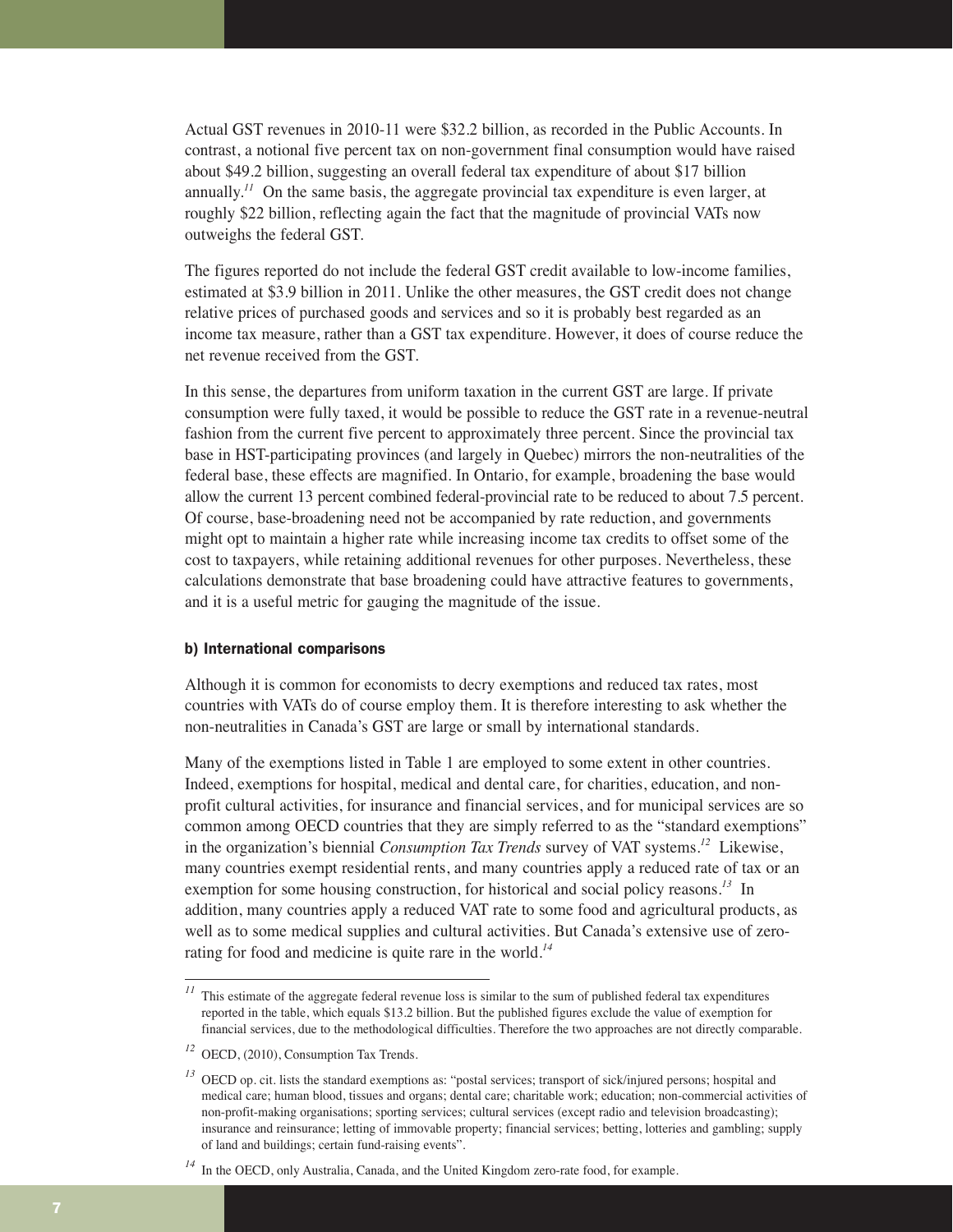A common way to gauge the overall departures from neutrality is to calculate the ratio of actual VAT revenues to the revenues that would notionally be generated in a country by applying the standard tax rate to the aggregate of all private consumption. (This measure was called the "C-efficiency ratio" by Ebrill et al.<sup>15</sup> and the "VAT revenue ratio" by the OECD.<sup>16</sup>) To the extent that the computed C-efficiency ratio is below 100 per cent, this reflects the undertaxation of some components of the value added in domestic consumption, relative to the uniform taxation benchmark, as well as the possible effects of non-compliance with the tax.*<sup>17</sup>*

The C-efficiency ratio for high-income OECD countries is presented in Table 2 for a number of years, based on the figures reported by the OECD in the 2010 edition of *Consumption Tax Trends*. The OECD statistics show VAT efficiency rising in Canada from 44 percent in 1992 (the year after the GST was introduced), to 74 percent in 2008. By this measure, Canada's GST ranked fifth among high-income OECD countries in 2008, with VAT efficiency well above the unweighted average of 56 percent. The statistics reflect the common notion that Canada's GST is a relatively well designed tax by international standards, among the second-generation VATs introduced more recently in countries like New Zealand, Switzerland, and Japan, which have broader bases and more uniform rates of taxation than the first-generation VATs introduced in the 1950s and 1960s by France and other countries in the European Community.

|                                | Year |      |      |      | <b>Rank</b> |                |
|--------------------------------|------|------|------|------|-------------|----------------|
| <b>Country</b>                 | 1992 | 1996 | 2000 | 2004 | 2008        | (2008)         |
| Australia                      |      |      | 0.46 | 0.54 | 0.50        | 22             |
| <b>Belgium</b>                 | 0.49 | 0.47 | 0.51 | 0.49 | 0.49        | 25             |
| Finland                        |      | 0.54 | 0.60 | 0.60 | 0.58        | 13             |
| France                         | 0.52 | 0.51 | 0.49 | 0.50 | 0.49        | 24             |
| Germany                        | 0.62 | 0.60 | 0.60 | 0.55 | 0.56        | 17             |
| Ireland                        | 0.46 | 0.53 | 0.59 | 0.63 | 0.53        | 20             |
| Italy                          | 0.39 | 0.40 | 0.45 | 0.40 | 0.41        | 29             |
| Japan                          | 0.68 | 0.71 | 0.69 | 0.70 | 0.68        | 6              |
| Luxembourg                     | 0.47 | 0.56 | 0.68 | 0.82 | 0.94        | $\overline{2}$ |
| New Zealand                    | 0.95 | 0.97 | 0.96 | 1.03 | 0.98        | $\mathbf{1}$   |
| Spain                          | 0.57 | 0.45 | 0.53 | 0.54 | 0.45        | 27             |
| Sweden                         | 0.41 | 0.50 | 0.52 | 0.53 | 0.58        | 14             |
| Switzerland                    |      | 0.70 | 0.78 | 0.75 | 0.77        | 3              |
| United Kingdom                 | 0.48 | 0.49 | 0.49 | 0.49 | 0.46        | 26             |
| <b>OECD</b> average            | 0.49 | 0.50 | 0.52 | 0.53 | 0.51        |                |
| Canada - OECD calculation      | 0.44 | 0.58 | 0.66 | 0.67 | 0.74        | 5              |
| Canada – corrected calculation | 0.45 | 0.47 | 0.50 | 0.51 | 0.51        | 20             |

| TABLE 2. VAT C-EFFICIENCY IN SELECTED COUNTRIES |  |
|-------------------------------------------------|--|
|-------------------------------------------------|--|

*Source: DECO,* Consumption Tax Trends*, 2010, and National Accounts data.*

*<sup>15</sup>* Ebrill, L. P., M. Keen, J.-P. Bodin, and V. Summers, (2001), *The Modern VAT*, Washington DC: International Monetary Fund.

*<sup>16</sup>* OECD, (2010), op. cit.

<sup>&</sup>lt;sup>17</sup> At the same time, the absence of ITCs in exempt sectors tends to increase the ratio. Thus it is an imperfect measure of the non-neutralities of a VAT.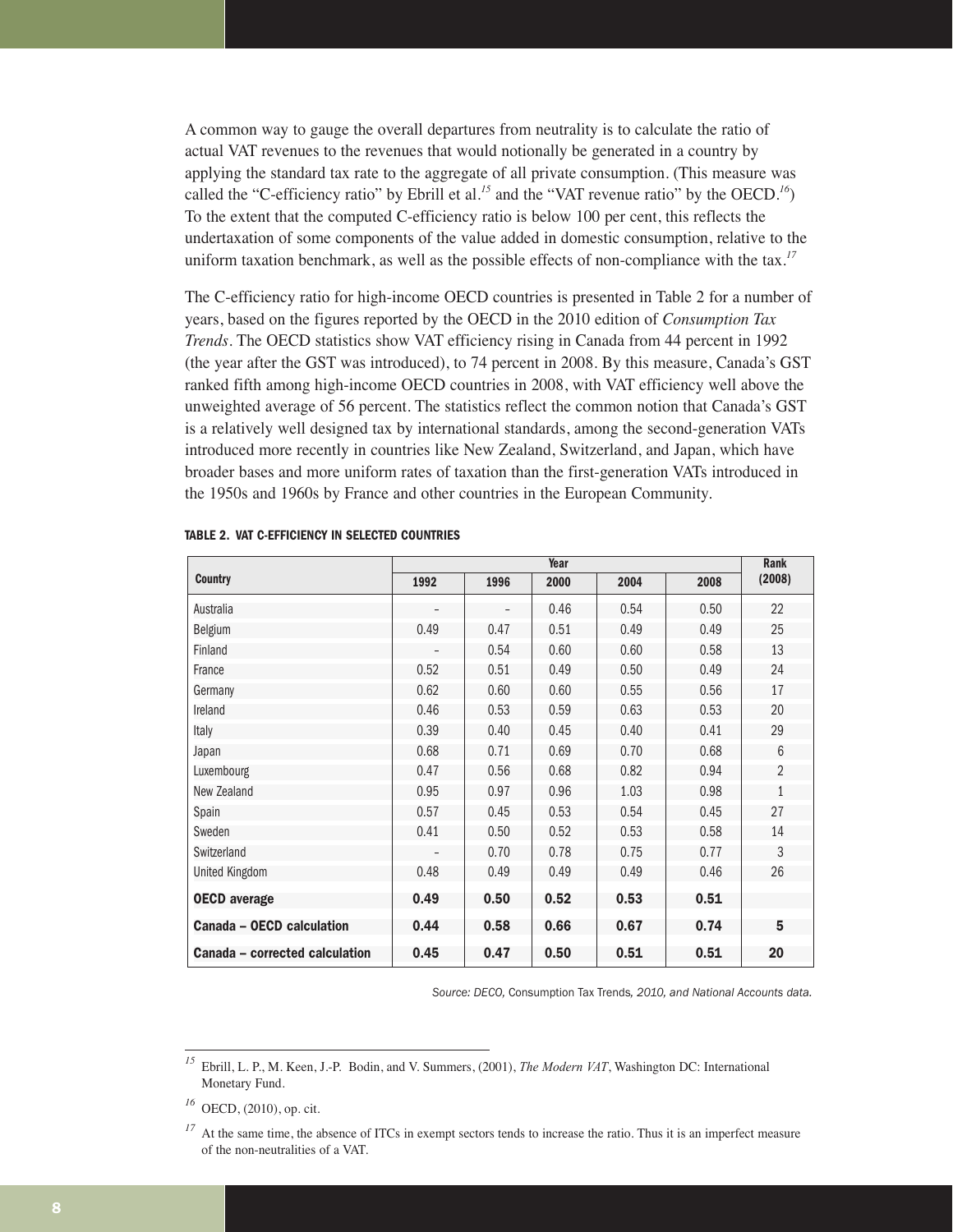But the OECD statistics may be surprising to those familiar with the structure of Canada's GST — particularly given the dramatic rise in the reported efficiency measure since the early 1990s, despite the absence of any substantial reforms in the tax base or structure. Indeed, closer inspection shows that the OECD data are highly misleading for Canada. Under the OECD's methodology, the VAT efficiency ratio is defined as the ratio of total government VAT revenues to the notional revenues obtained by applying the standard tax rate to consumption in the national accounts. In Canada, total government VAT revenues comprise provincial as well as federal government value-added taxes, and thus include revenues of the Quebec Sales Tax beginning in 1993, and of the three Atlantic provinces adopting the Harmonized Sales Tax in 1997. However, the OECD defined the standard VAT tax rate in Canada to be simply the federal GST tax rate. Consequently, the numerator of the efficiency ratio has grown for Canada as more provinces have replaced their retail sales taxes with value-added taxes, while there is no corresponding change in the denominator. The resulting picture of VAT efficiency in Canada is misleading, to say the least.

A more accurate measure of VAT efficiency for Canada is therefore to divide federal GST revenues by the notional revenues obtained from taxing national consumption at the federal GST rate.<sup>18</sup> The final row in Table 2 reports results of this corrected calculation for Canada, using data from the National Accounts that is comparable to that used by OECD for other countries.<sup>19</sup> The resulting VAT efficiency ratio is more stable over time, rising from 45 percent in 1992 to just 51 percent in 2009, at which point Canada ranks 20th in the OECD's league table, just behind Ireland, and about the same as France, where the VAT is known to exhibit many departures from neutrality.

At the risk of confusing matters further, I note that the corrected version of the OECD revenue ratio for Canada in Table 2 is, at 51 percent, well below the ratio of 69 percent implied by the estimates reported in Table 1. This is because the OECD measures the potential base for VAT in all countries to include government current expenditures on goods and services, whereas my estimates in Table 1 define the potential base to be consumption expenditures of private households alone. By either measure, Canada's VAT efficiency however remains below average for the OECD.

The VAT efficiency ratio is no more than a crude measure of the neutrality and uniformity of a country's value-added tax system. The ratio may be higher or lower in a country due to a variety of factors, including the magnitude of revenues obtained by taxing inputs in exempt sectors (which increases the ratio despite the implied non-neutralities), the sectoral composition of value-added, and the extent of compliance with the tax law. Despite these caveats, the implications of the calculations are fairly clear: Canada ranks poorly among countries with second-generation VATs. Exemptions, rebates, and reduced ratings are extensive in the Canadian system, and the resulting tax base is similar to that of European countries with firstgeneration VATs that are notorious for their non-neutralities.

<sup>&</sup>lt;sup>18</sup> For other countries, the OECD's use of total government revenues in the numerator makes sense, since it ensures that the efficiency measure is invariant to the ways in which VAT revenues are shared between central and subnational governments. But in those countries there is a single standard VAT rate that applies throughout the country; in the OECD, only Canada has variable rate subnational VATs. (For Canada, the other possible approach is to use a weighted average federal-provincial statutory rate in the denominator of the ratio, rather than adjusting the numerator as I have done here.)

GST revenues in the national accounts are recorded as net of rebates to public sector bodies, but the cost of the federal GST income tax credit is not deducted.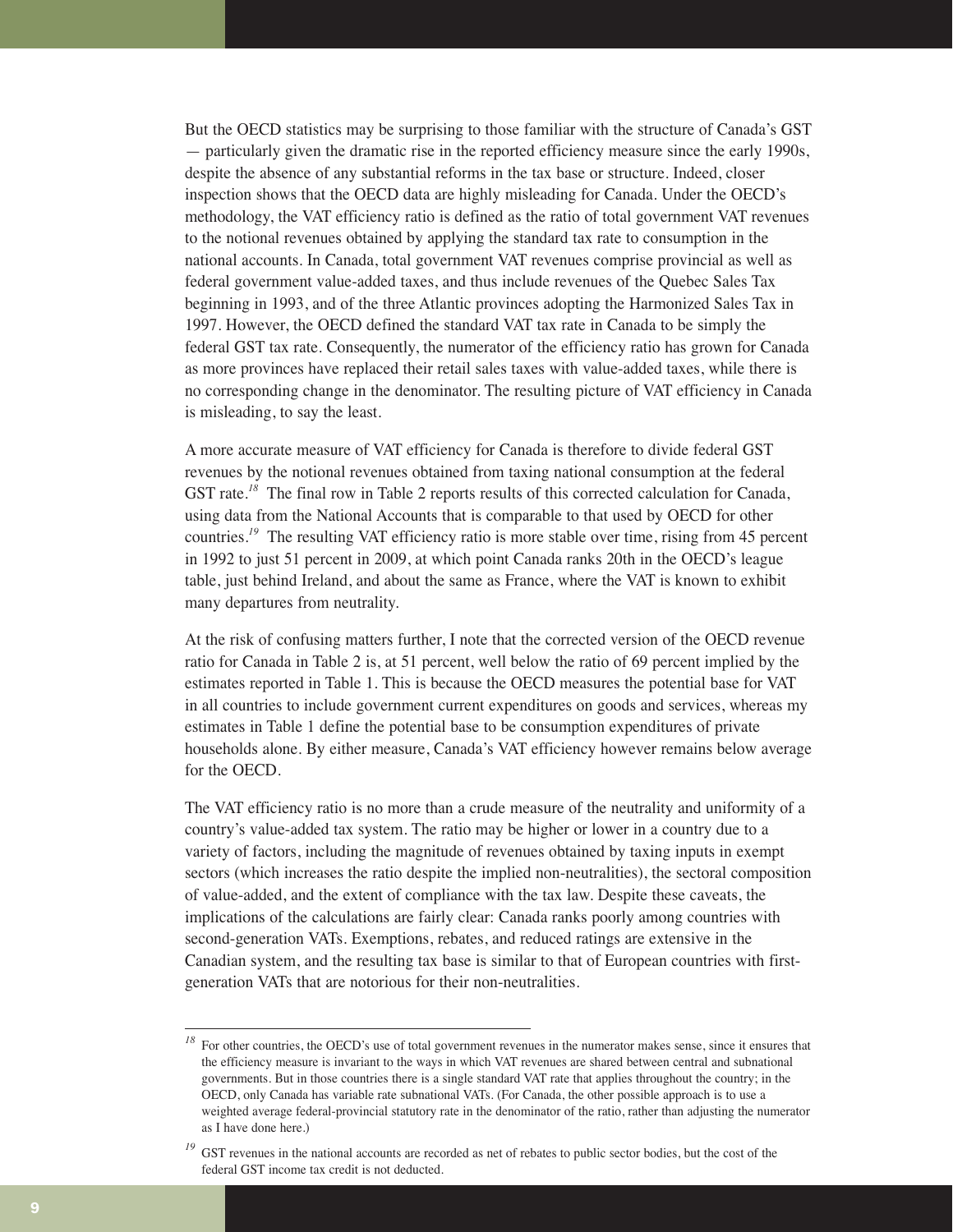# 4. THE ECONOMIC CASE FOR A NEUTRAL VAT

In Section 2, I noted the standard arguments for an ideal VAT as a uniform tax on consumer but not business purchases. In this section, I provide the detailed economic case for these properties, and I discuss the economic distortions that arise in the GST because its base departs from an ideal VAT.

# a) The case for exempting business inputs — and the problem with GST exemptions

Taxes can of course be levied on business purchases as well as final consumption goods, and doing so would raise additional revenue. Economists typically argue for making the base of a tax as broad as possible, so that the desired revenues can be raised with a tax rate that is as low as possible. In spite of this, the standard economic arguments are clear: business purchases should not be taxed. Taxing inputs tends to change business decisions about which inputs to purchase and whether inputs are purchased in markets or produced in-house.*<sup>20</sup>* Furthermore, business input taxes raise producer costs and so are typically passed on to consumers in the form of higher purchase prices. As a result, input taxes cascade from one stage of the production process to another, and the effective tax rate on some consumer purchases tends to be much higher than for other purchases, in a way that is essentially arbitrary. In a celebrated result in the formal theory of optimal taxation, Diamond and Mirrlees*<sup>21</sup>* showed that, for these reasons, it is quite generally undesirable to tax production inputs.*<sup>22</sup>* Production taxes should be removed, so that production inefficiency and tax cascading is eliminated, and consumer prices will adjust to the change in business taxes. Consumer tax rates can then be adjusted if desired to offset any distributional effects of the change in business taxes.

While not taxing business inputs is in this sense economically desirable, exempting an industrial sector from tax under an invoice-and-credit VAT is not. When a producer is VAT-exempt, no tax is charged on its outputs, but no credit is accorded for tax paid on its inputs. Therefore, production inputs are taxed under VAT in exempt sectors.*<sup>23</sup>* Observe therefore that exemption is very different from zero-rating. In fact, exemption does not always result in a lower effective tax rate on production than does full taxation of production. When the supply is made directly to final consumers, exemption typically results in a lower rate of tax than full taxation. But where exempt products are sold to other taxable businesses, the VAT paid on inputs in the exempt sector is in addition to tax payable on value added further down the production chain, and the effective rate of tax is higher than it would be in the case of full taxation.

<sup>&</sup>lt;sup>20</sup> In particular, producing in-house, or "self-supply" as it is called in the literature, allows the business to avoid the sales tax that would apply to equivalent purchased inputs.

*<sup>21</sup>* Diamond, P., and J. A. Mirrlees, (1971), "Optimal Taxation and Public Production I: Production Efficiency, II Tax Rules," *American Economic Review*, 61, 8–27 and 261–78.

*<sup>22</sup>* The intuition is simple: any system of input taxes gives rise to some pattern of consumer prices through the embedding of taxes in prices, and it also causes losses in the efficiency of private production. Therefore, input taxes can be removed, and consumer tax rates adjusted, in such a way that consumer prices remain the same and production increases. With greater production efficiency, government revenue can be increased and the revenue redistributed in a way that makes all citizens better off than in the presence of input taxes. Note that the result requires assuming that pure rents to production are also fully taxed. See Bird and Smart ((2009a), The economic incidence of replacing a sales tax with a value-added tax: Evidence from the Canadian experience," *Canadian Public Policy* 35, 85-97) for a further discussion of production efficiency and the GST.

*<sup>23</sup>* Indeed, under Australia's GST, the terms "input tax paid" and "tax-free" are used in place of "exempt" and "zerorated."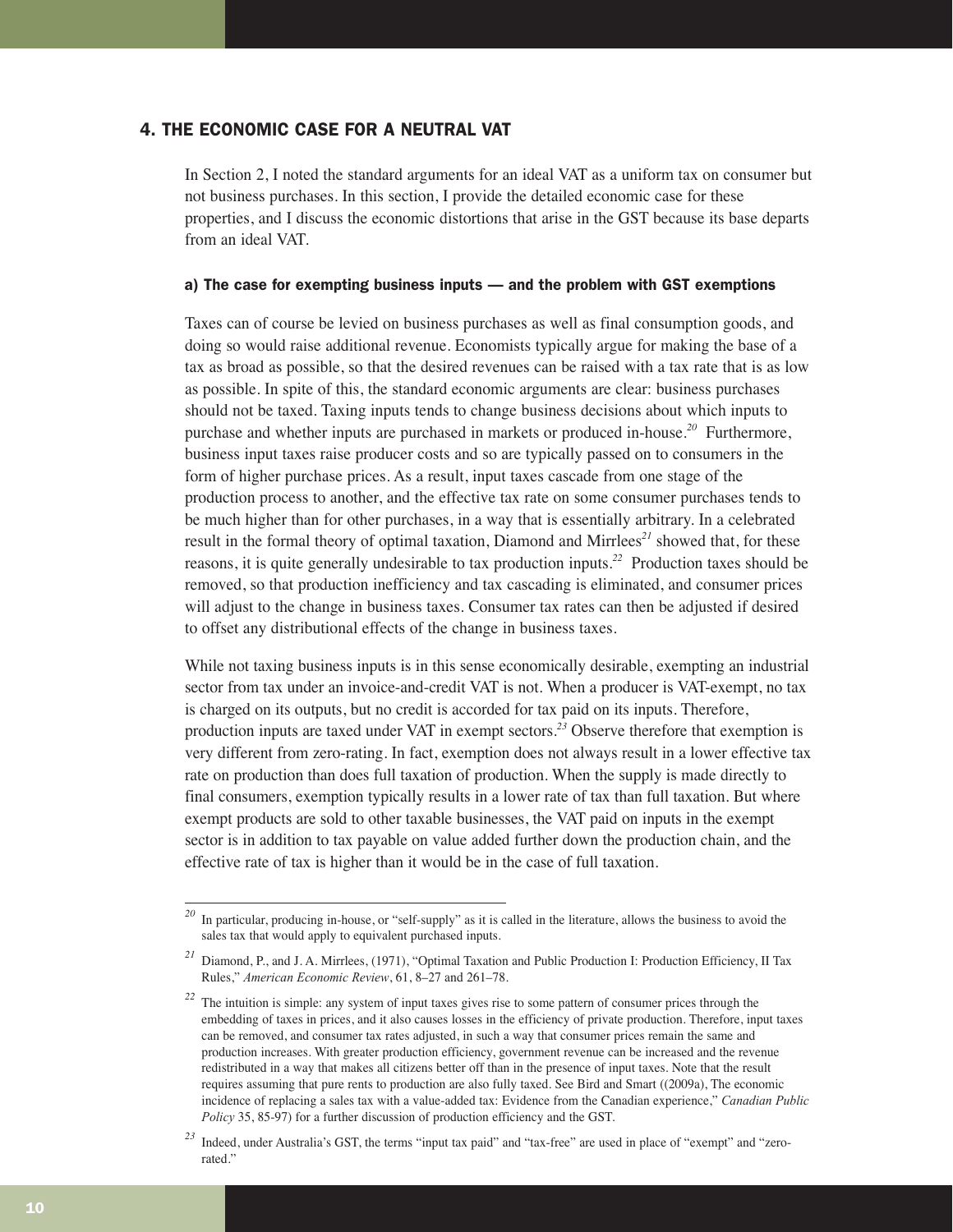This creates various economic distortions, specifically:

- **Input distortions:** An exempt producer will be inclined to reduce its market purchases of taxed inputs, in order to avoid tax. Where possible, it will substitute untaxed inputs for taxed inputs. A key example of this is the tendency to self-supply by exempt sectors under VAT. Since an exempt producer pays tax on its taxable inputs but not on its value-added, there is an incentive to move production in-house, in the form of purchases of untaxed labour and capital services, instead of market purchases of taxable inputs. For example, under the GST, most financial services are tax-exempt,*<sup>24</sup>* but most legal services are taxable. Financial institutions may therefore be induced to produce legal services using in-house legal staff, rather than purchasing them from separate law firms. In this way, self-supply reduces the revenues that can be obtained from exempt sectors under GST. More importantly, it means that exempt producers are making production decisions to reduce tax payable rather than to maximize pre-tax profit, which tends to reduce the productivity of the Canadian economy. An additional problem is the absence of a level playing field where exempt businesses compete with taxable ones. Where sales are made to final consumers or exempt businesses, an exempt supplier has a tax advantage over a taxable supplier. Conversely, where sales are made to taxable businesses, exempt suppliers are in fact at a cost disadvantage, relative to taxable suppliers.
- **Tax cascading:** Exemption of some sectors introduces tax cascading under VAT, since the taxes paid on purchases by exempt producers are embedded in their production costs, which raises the prices paid by other producers further down the production chain in a way that is not recoverable through input tax credits. The importance of tax cascading therefore depends on where in the production chain exemption occurs. Since financial services are a key input to production in many sectors of the economy, exemption of financial services may be creating complex cascading effects and production distortions. In contrast, exemption of goods and services purchased mainly by final consumers may be undesirable, because of its effects on input distortions, on tax revenues, and on the taxes embedded in consumer prices; but it does not create tax cascading to the same degree as for more primitive commodities.
- Administrative and compliance costs: Exemption adds complexity to the system, which can increase the costs of collecting VAT for governments and taxpayers — and can increase the potential for tax evasion as well. Businesses that sell both taxable and exempt products in particular must keep detailed accounts and allocate input tax costs between taxable and exempt lines of business according to tax rules that are sometimes complex.

The conclusion is that exemption is generally a bad idea; it breaks the VAT chain which creates non-neutralities; it increases collection costs; and it often does not reduce the effective tax rate on final consumption all that much. Exemption is widely used in Canada and elsewhere, however. In some cases, exemption may appear politically attractive to governments — it is a way of taxing production in a sector without appearing to do so. As with other hidden taxes, this temptation should be avoided.

*<sup>24</sup>* Most countries with VATs also exempt financial services, because of the difficulties associated with accurate measurement of value added in the sector; see McKenzie and Firth (2011). But exemption nevertheless creates input distortions in the financial sector, as in other exempt sectors.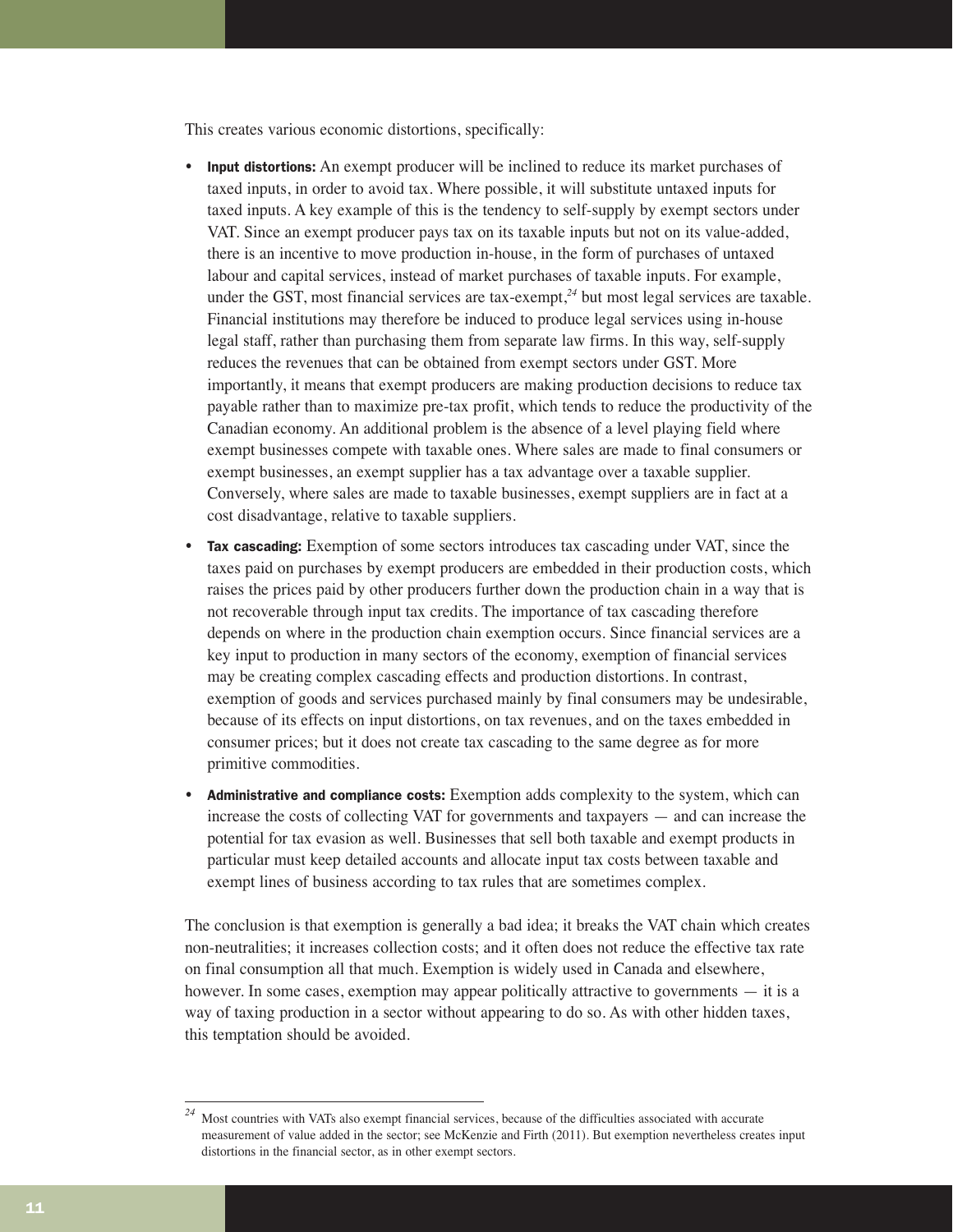#### b) The case for uniform taxation — and against reduced tax rates in GST

The second key property of an ideal VAT is that it is a uniform tax, levied at the same percentage rate on all consumer purchases of goods and services. When the tax is uniform, it raises the prices of all purchased commodities in the economy, but leaves their relative prices unchanged. This seems like a desirable property  $-$  often termed neutrality  $-$  since it means that the tax system does not favour some marketed commodities over others. In fact, neutrality in this sense is not always a desirable property of tax systems. For some commodities, a convincing case can be made that economic efficiency is enhanced if they are taxed at rates considerably higher  $-$  or sometimes lower  $-$  than for other commodities. For example, it may be desirable to tax things like tobacco, fossil fuels, and urban automobile use more heavily, in order to compensate for the costs their consumption imposes on other people.*<sup>25</sup>* It may be desirable to tax more lightly other things like education, work training and child-care services, because it enhances people's work productivity and so increases income tax revenues. Conversely, it may be desirable to tax more heavily things that are consumed together with leisure time, because taxing complements to leisure increases labour supply and so increases income tax revenues.

While this central intuition is strong, formal results on the structural of optimal tax rates are difficult in general. It is known that uniform taxation of all commodities is optimal only if all commodities have the same degree of substitutability with labour/leisure in preferences.*<sup>26</sup>* In highly stylized economic models,*<sup>27</sup>* it can be shown that it is desirable to depart from uniformity by taxing more than average a commodity (like ski equipment) that is complementary with leisure. Nevertheless, a full, formal description of the optimal tax structure has eluded economists. An alternative approach is to study tax reforms that are desirable (though not necessarily optimal). Smart,*<sup>28</sup>* building on the tax reform model of Ahmad and Stern,*<sup>29</sup>* showed that a reform moving towards greater uniformity of tax rates increases economic welfare when consumers' ability to substitute between taxed commodities is large, and ability to substitute between taxed commodities and leisure is small. The intuition is that taxing close substitutes at different rates creates tax avoidance opportunities that reduce government revenue and increase economic distortions of the tax system.*<sup>30</sup>*

In spite of the theoretical ambiguities, for most commodities, uniform taxation is a reasonable benchmark for an efficient tax system. Again, a key intuition is that taxing all commodities in

*<sup>25</sup>* Cnossen, S., and M. Smart, (2004), "The taxation of tobacco," in *The Economics of Excise Taxation*, ed. S. Cnossen, Oxford University Press.

*<sup>26</sup>* Atkinson, A. B., and J. E. Stiglitz, (1976), "The Design of Tax Structure: Direct versus Indirect Taxation," *Journal of Public Economics*, 6, 55–75; Deaton, A., and N. Stern, (1986), "Optimally Uniform Commodity Taxes, Taste Differences and Lump Sum Grants," *Economics Letters*, 20, 263–6.

*<sup>27</sup>* Corlett, W. J., and D. C. Hague, (1953), "Complementarity and the excess burden of taxation," *Review of Economic Studies*, 21, 21–30.

*<sup>28</sup>* Smart, M., (2002), "Reforming the direct–indirect tax mix," *International Tax and Public Finance*, 9, 141-153.

*<sup>29</sup>* Ahmad, E., and N. Stern, (1984), "The theory of reform and Indian indirect taxes," *Journal of Public Economics*, 25, 259-298.

*<sup>30</sup>* Furthermore, economic losses from non-optimal taxation are approximately quadratic in tax rates. So larger departures from the optimal tax system are more than proportionately worse.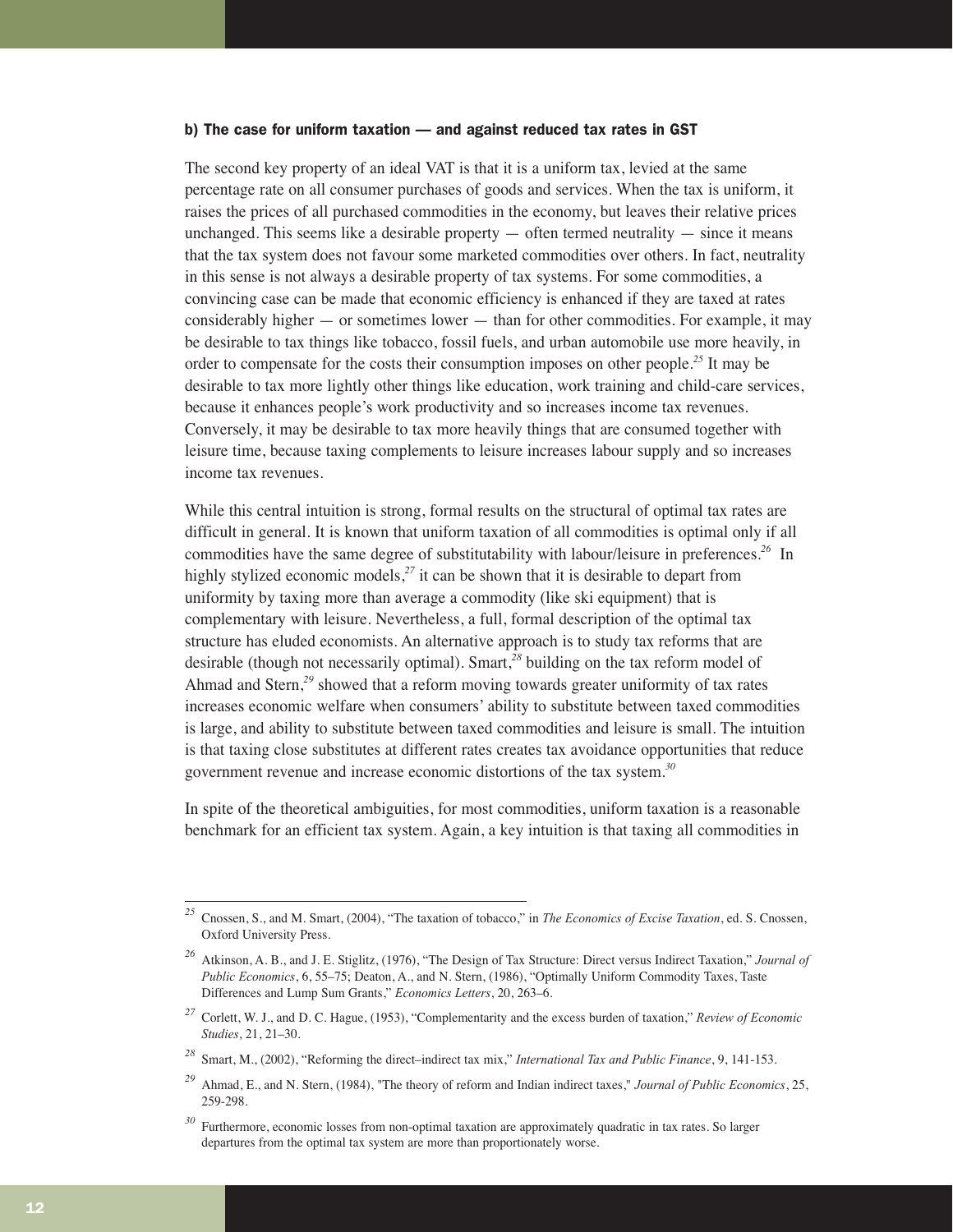the same way permits revenue to be obtained while keeping the tax rate low for all. Uniform taxation alleviates certain practical difficulties in tax administration as well. In particular, operating a VAT with differentiated tax rates creates:

- Administrative and compliance problems: With differentiated rates, businesses must keep careful track of purchases and sales and apply the right tax rates to each one — and governments must provide clear distinctions through statute or regulation, while ensuring compliance through audit practices. Inevitably, there are grey areas that are difficult for tax authorities and taxpayers to deal with, which create a potential for tax evasion through misclassification, and which may lead to arbitrary and inequitable differences in taxation of economically similar activities;
- Political difficulties: The introduction of differentiated rates creates strong political incentives for interested groups to lobby to maintain tax preferences, even when their purpose is outdated, and to expand them to other commodities. Once rate differentiation is admitted, it is often the case that the genie is out of the bottle, and special treatment tends to multiply. Naturally, rate preferences for some commodities leads other interest groups to lobby for comparable treatment of their own sectors and activities. This process has been quite visible in the history of sales tax reform in Canada — consider for example the lastminute introduction of zero-rating for food and agricultural products for the GST;*<sup>31</sup>* the preservation of existing tax preferences for housing, gasoline, books, and children's clothing, among others, when Ontario and British Columbia acceded to the HST, and so on.

EQUITY CONSIDERATIONS. In Canada, reduced rates of tax apply for domestic purchases of new housing, food, certain drugs and medical services (the latter two categories are in fact zerorated). A common justification for these tax expenditures is equity. These commodities typically constitute a larger proportion of the household budgets of low-income families and, as such, reduced rates are seen by some as a means of increasing equity in the VAT system.*<sup>32</sup>* But closer inspection shows that the case for reduced rates to enhance equity is weaker than it first appears. There are two key counterarguments:

**Vertical equity:** Differentiated sales tax rates turns out to be a very imprecise — and very expensive — way to assist needy families. It is true that commodities like food are necessities that constitute a larger budget share for poorer households; in this sense, reduced taxation of food increases equity. But equity can be addressed at a lower cost in economic efficiency — and to the treasury — through the income tax system, through the use of means-tested tax credits that compensate low-income households for the consequences of taxing necessities. In other words, the distributional effects of sales taxes should not be considered in isolation from the effects of the income tax system. A progressive income tax system can vary with income and family characteristics and target the needy much more effectively than the sales tax system. The existing GST credit serves this purpose and, with appropriate adjustments to the credit amounts and claw-back rates, the case for exemption and zero-rating on equity grounds is probably unsustainable.

*<sup>31</sup>* Bird, R. M. (2009), "The GST in Canada: Plus Ça Change, Plus C'est La Même Chose?" Bulletin for International Taxation, August/September, 414-423.

*<sup>32</sup>* A related but different argument is specific egalitarianism. It is sometimes held that access to food and medicine is a basic right, and society should do more to ensure equal access to these things than it does to redistribute spending power in general. In the end, the implications of specific and general egalitarianism for the GST base are largely the same, and the same critique applies in both cases.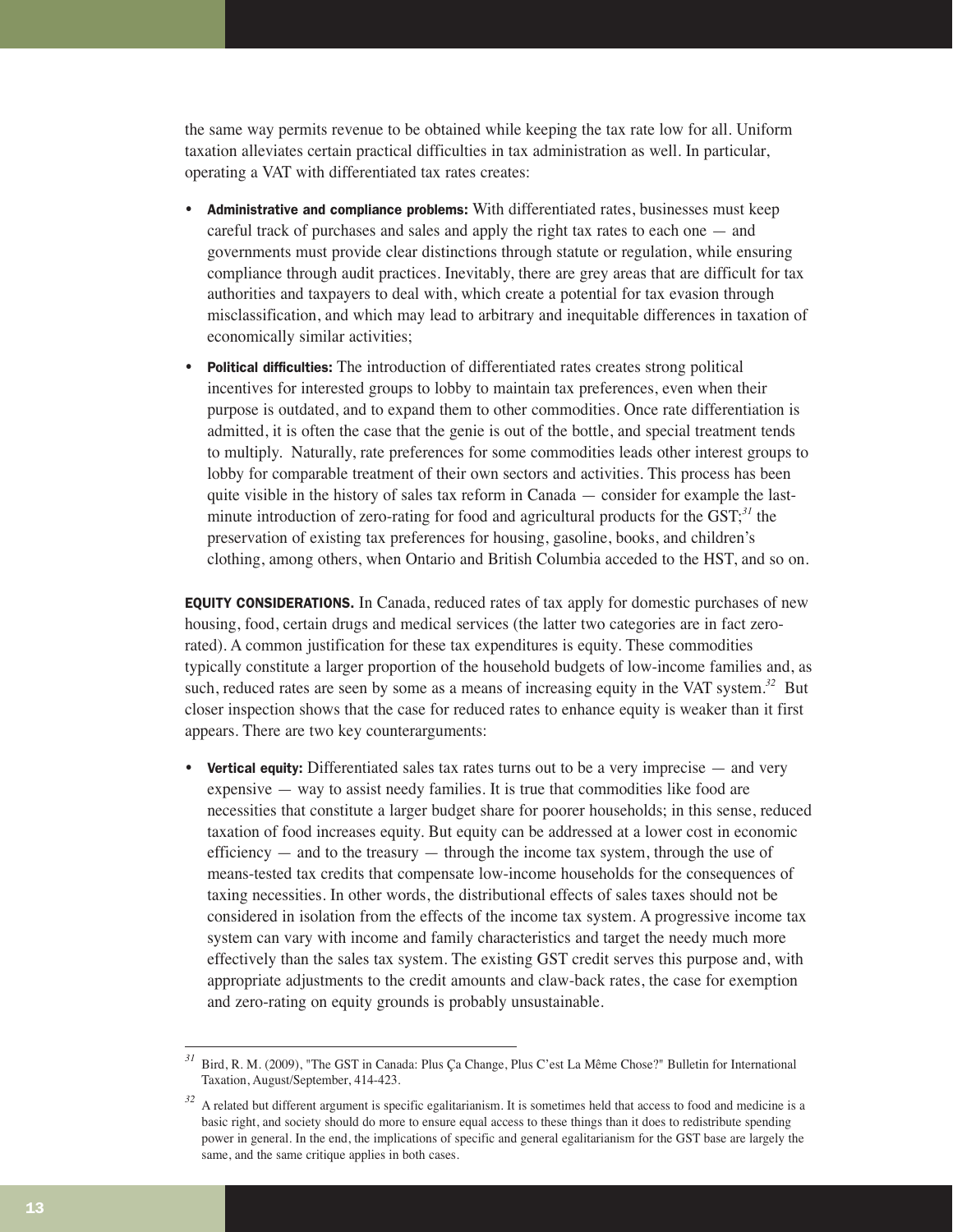• Horizontal equity: When different tax rates apply to different commodities, then some consumers are discriminated against on the basis of their tastes in a way that is essentially arbitrary. To paraphrase an example favoured by Joe Stiglitz, to tax chocolate and not vanilla ice cream would be grossly unfair to chocolate lovers, and no one would propose it. By the same argument, zero-rating in the GST discriminates in favour of those who, for reasons of preference, devote a large budget share to food, compared to others of similar incomes. The equity basis for doing so seems distinctly weak.

REDUCED RATES, LABOUR-INTENSIVE SERVICES, AND SELF-SUPPLY. The preceding discussion emphasized that the theoretical case for or against a uniform consumption tax depends on the degree of substitutability in consumer preferences between taxed commodities and leisure time, in essence because taxing commodities changes work-leisure choices, which in turn affect government revenues from the income tax.

While these considerations may appear to non-economists to be somewhat abstract, they have a more practical analogue: taxes on purchased commodities can distort households' time allocation more generally, and in particular taxes on labour-saving services may lead people to devote more time to home production activities, at the expense of less time in market work and lower purchases of taxed commodities. This suggests a case for taxing commodities that are close substitutes for home production  $-$  such as home repair services and restaurant meals  $$ at lower rates than other things. Thus Pigott and Whalley argue that the decision to broaden the base to tax services in the GST may have reduced economic welfare rather than increased it, because of its effect on self-supply through home production choices.*<sup>33</sup>* Kleven, Richter and Sørensen construct a theoretical framework which also suggests substitutes for home production should be taxed at preferential rates in a VAT.*<sup>34</sup>* Similar arguments have recently been used to rationalize reduced rates of VAT on "locally supplied services" in the European Union $35$ 

While self-supply through home production is a form of legal tax avoidance that governments should seek to minimize, related considerations arise in the analysis of (illegal) tax evasion. For labour-intensive services — including home repair activities of small traders, retail trade, and so on — value added is a high proportion of sales compared to purchased inputs, and sales are mainly to consumers rather than taxable businesses. This implies that the ITCs lost by failing to register for VAT are small compared to the tax evaded on the firm's own value added, so that incentives to evade VAT are stronger than in other sectors of the economy. In this sense, Emran and Stiglitz argue, VAT may encourage the development of an "informal sector" of small, labour-intensive businesses that have lower productivity than formal-sector businesses, but which have a comparative advantage in tax evasion.*<sup>36</sup>* Again, the implication is that taxing labour-intensive services at the same rate as other commodities may be welfare-reducing.

*<sup>33</sup>* Piggott, J., and J. Whalley, (2001), "VAT Base-Broadening, Self-Supply, and the Informal Sector," *American Economic Review*, 91, 1084–94.

*<sup>34</sup>* Kleven, H. J., W. Richter, and P. B. Sørensen, (2000), "Optimal Taxation with Household Production," *Oxford Economic Papers*, 52, 584–94.

*<sup>35</sup>* European Commission, (2007), "Communication from the Commission to the Council and the European Parliament on VAT rates other than standard VAT rates," COM(2007) 380 final.

*<sup>36</sup>* Emran, M. S., and J. E. Stiglitz, (2005), "On selective indirect tax reform in developing countries," *Journal of Public Economics*, 89, 599–623.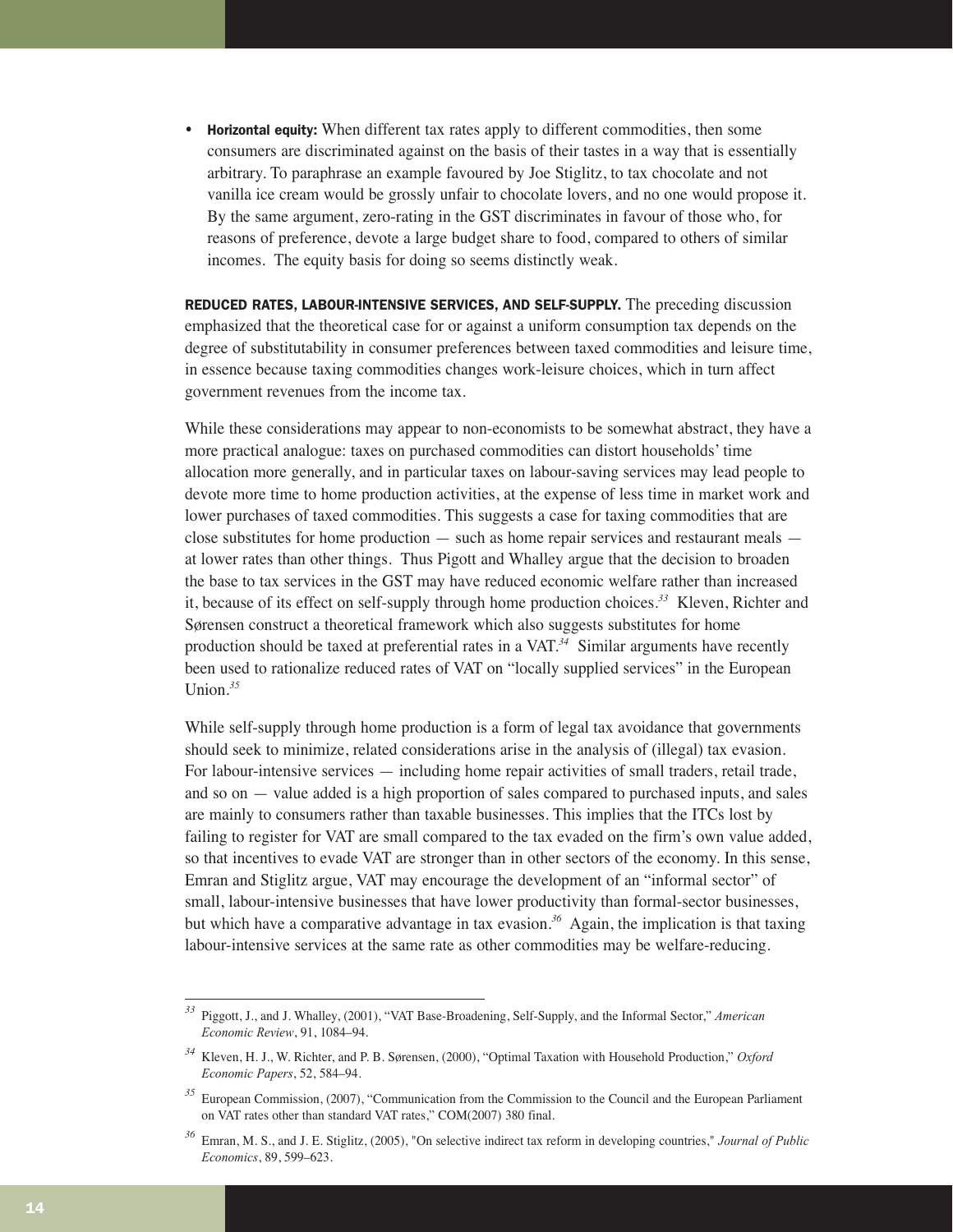These considerations are important, but the economics literature as yet offers no concrete evidence on the magnitude of the associated economic distortions, and it offers few practical prescriptions on how to design consumption tax systems to minimize them. Existing evidence is probably not sufficient to justify departures from broad-based taxation of goods and services under a VAT. Further research is clearly needed.

# 5. ASSESSMENT AND OPTIONS FOR REFORM

The upshot of the foregoing general discussion is that the economic justification for the current system of zero-rating, exemption, and rebates under the GST is weak. In what follows, I offer some more specific discussion of possible areas for reform.

# a) Food and agricultural products

The rules defining the ambit of zero-rated and taxable foodstuffs are complicated. For example, most beverages are taxable, unless they contain milk or at least 25 percent fruit juice. Uncarbonated water is taxable if sold in bottles of less than 600 mL and zero-rated otherwise, but carbonated water is always taxable. Potato chips are taxable but crackers are zero-rated. Under a Tax Court decision, prepared foods are zero-rated as groceries if the customer must reheat them in a microwave for at least three minutes, but otherwise are deemed taxable as restaurant catering. While perhaps none of the case law in Canada has approached the absurdities of legal determinations in the UK of whether a particular brand of cookies should properly be regarded as a cake, or whether heating a sandwich should change its tax rate, it is clear that the current system creates ambiguities, confuses consumers, and is prone to abuse. The principles underlying these distinctions are at times hard to discern.

Zero-rating of food is often seen as a key measure to preserve equity under the GST. Poor households spend a larger proportion of total expenditure on necessities like basic foods. As such, reduced taxation of food reduces the average tax rate more for poor households than rich households. However, as argued above, it turns out to be a very expensive way to achieve increased equity. Rich households also benefit from zero-rating, so that from a social policy objective much of the associated tax expenditure is wasted on the rich. Indeed, although the rich spend a smaller budget share on food, they spend a larger absolute amount on it than the poor. In this sense, the benefits of non-taxation accrue disproportionately to the rich, not to needy households. If there were no other way to target tax assistance to the needy, then nontaxation of food might be a sensible approach. But income tax measures can be better targeted to the needy than sales tax measures, and so can likely achieve the desired degree of redistribution at lower cost in revenues and economic efficiency.

The data in Table 3, from the 2008 Survey of Household Spending (SHS), give a sense of the magnitudes of these effects. The first column of numbers reports average expenditures on "Food purchased from stores"*<sup>37</sup>* for households in each decile of the distribution of adult-equivalent

<sup>&</sup>lt;sup>37</sup> As noted, most, but not all, food purchased from stores is zero-rated under the GST. This discrepancy does not affect the subsequent analysis, as long as the proportion of food purchased from stores that is zero-rated is the same for rich and poor households alike.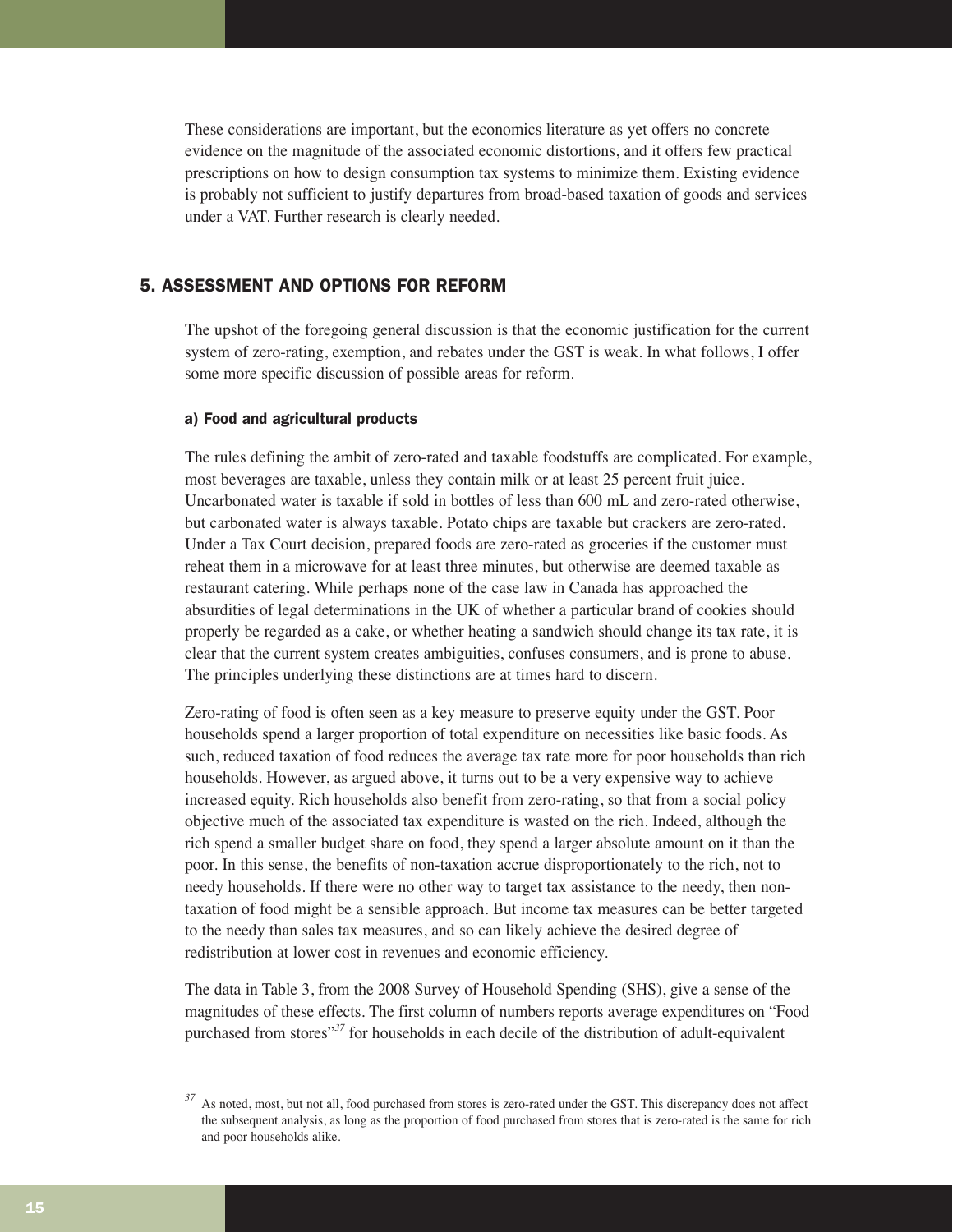income,*<sup>38</sup>* and the middle column reports these expenditures as a percentage of total expenditures of the households. Consistent with intuition, the budget share of food decreases with income, from 17.0 percent in the poorest decile of the population to 5.2 percent in the richest decile. But the first column shows that the level of expenditure is higher for poor families — in effect because the distribution of income in Canada is more unequal than the distribution of food expenditure. In this sense, much of the benefit from zero-rating food accrues to rich families. The third column reports the share of aggregate food expenditure in the SHS data accounted for by households in the decile — a rough measure of the distributional impact of the tax expenditure. Thus, for example, the policy might typically be thought to be targeted to households up to the third decile, where average household income is just over \$31,500 and the budget share of food is 13.7 per cent. But Table 3 shows that fully 78.4 percent of the tax benefit accrues to households above the third decile. Indeed, 25.9 percent of the benefit accrues to households in the top quintile, where average household income is more than \$157,000.

|                 | <b>Household average:</b>               |                                     |                                                 |
|-----------------|-----------------------------------------|-------------------------------------|-------------------------------------------------|
| <b>Decile</b>   | <b>Annual food</b><br>expenditure<br>\$ | <b>Expenditure</b><br>share of food | Decile share of<br>aggregate tax<br>expenditure |
| 1 (Poorest)     | 3255.3                                  | 17.0%                               | 6.1%                                            |
| $\overline{2}$  | 4311.4                                  | 15.5%                               | 7.1%                                            |
| 3               | 4735.7                                  | 13.7%                               | 8.4%                                            |
| 4               | 5373.3                                  | 11.6%                               | 9.4%                                            |
| 5               | 5621.6                                  | 10.7%                               | 9.8%                                            |
| $6\phantom{1}6$ | 6122.4                                  | 9.3%                                | 10.9%                                           |
| 7               | 6170.3                                  | 8.1%                                | 10.7%                                           |
| 8               | 6657.6                                  | 7.5%                                | 11.8%                                           |
| 9               | 7004.2                                  | 6.7%                                | 12.6%                                           |
| 10 (Richest)    | 7935.7                                  | 5.2%                                | 13.3%                                           |

**TABLE 3. HOUSEHOLD EXPENDITURES ON FOOD PURCHASED IN STORES**

*Source: Survey of Household Spending (2008)*

As shown in Table 1, the revenue cost of zero-rating food now exceeds \$8 billion annually for Ottawa and the VAT provinces. This lost revenue does not of course represent the economic cost of the tax measure, but rather a transfer between government and taxpayers. Based on standard excess burden calculations, it is possible to estimate that, if food were fully taxed, and households in each income class were compensated for the additional sales taxes paid, net revenues would still rise by about \$1 billion annually.*<sup>39</sup>* In this sense, the economic cost of the policy is large.

*<sup>38</sup>* Rich families are larger on average than poor families, so that total household expenditures increase with income. To get a better measure of family welfare, I divide to pre-tax household income by the square root of household size to arrive at a measure of adult-equivalent income.

<sup>&</sup>lt;sup>39</sup> This is a standard first-order approximation to the excess burden of non-uniform taxation of food relative to other commodities, and it assumes a compensated own-price elasticity of food demand of -0.25, and a compensated wage elasticity of food demand equal to -0.1. Details of the calculation are available on request.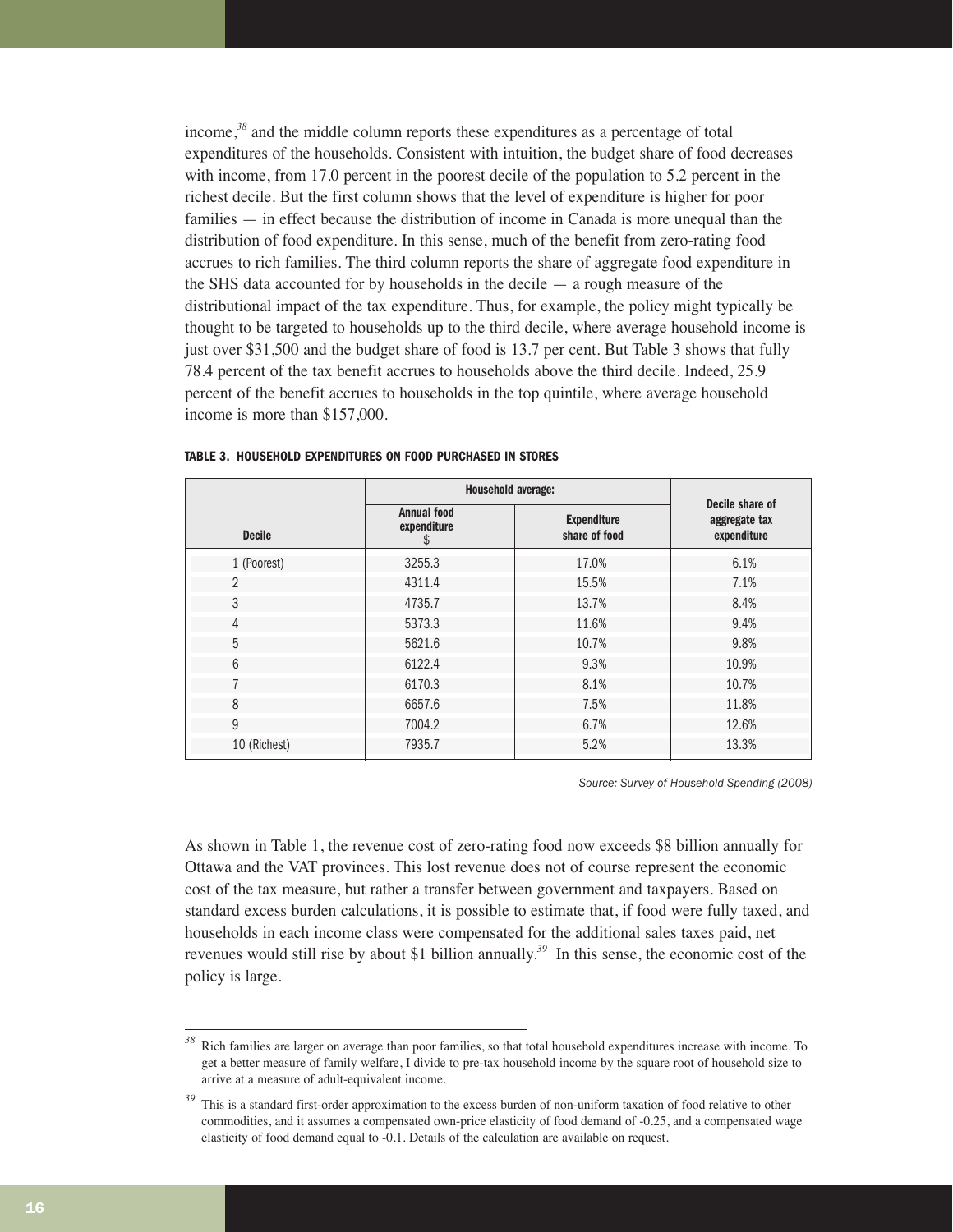In summary, the case for non-taxation of food and agricultural products under the GST as a redistributive policy is weak. A reform that introduced taxation of food, together with compensating changes in income taxation, would increase equity and economic efficiency at a lower cost to the treasury. Since food expenditures are increasing in household income, equity would increase even if compensation were in the form of a demogrant that was not meanstested, for example through enhancements to the Basic Amount and the Universal Child Benefit. But means-tested compensation, for example an increase in the existing GST income tax credit, would of course be more progressive. The problem with these alternatives is likely political rather than economic: there is some evidence that taxpayers respond negatively to highly visible sales taxes on day-to-day purchases like groceries, and they may not perceive a link between sales tax base-broadening and enhancement of income tax credits. For this reason, the income tax credit, however it were structured, would perhaps best be called the Food Tax Rebate.

# b) Housing

Taxation of housing under the GST is complex. Residential rents other than for short-stay accommodation are GST-exempt, as are the consumption benefits (imputed rents) that owneroccupiers derive from living in their houses. The construction and sale of new housing is taxable under GST, but purchasers receive a 36 percent tax rebate for houses purchased at prices up to \$350,000, reducing the effective GST tax rate to about 3.5 percent. The rebate is phased out on sale prices between \$350,000 and \$450,000, so that houses selling for prices above this level are fully taxable at the standard rate.*<sup>40</sup>* For home renovations, supplies of building materials and contractors' services are fully taxable.

The correct treatment of housing under the GST is an important issue. By conventional estimates, housing consumption comprises more than 25 percent of all consumption in most industrial economies, and so a concomitantly large share of the potential base for value-added taxes and other broad-based consumption taxes. But many countries with VATs exempt housing from taxation, or tax it at substantially reduced rates.*<sup>41</sup>* Taxing new houses comprises a large proportion of GST revenues, and for HST provinces, taxing houses is by far the largest single difference between the HST base and the provincial retail sales taxes it replaced.

It is commonly argued that an ideal VAT would tax all sales of houses at the standard VAT rate, with a credit paid (plus interest) to the seller for taxes previously paid in the case of resale.<sup>42</sup>

*<sup>40</sup>* Provincial rebate policies under the HST and QST are different. New Brunswick and Newfoundland provide no housing rebates, and the rebate of 18.75 percent in Nova Scotia is available only to first-time buyers on houses and is capped at \$1500; there is no phase-out of the rebate. Since the provincial HST rate is current 10 percent, the reduced tax applies in effect to the first \$80,000 of the purchase price. In Quebec, the rebate is also 36 percent of QST, but the rebate is phased out at the lower level of prices between \$200,000 and \$225,000. In the newly acceding HST provinces, the rebates are much larger: in Ontario, the rebate reduces the effective tax rate from eight percent to two percent of the purchase price up to \$400,000, and in British Columbia it reduces the tax rate from seven percent to two percent of the price up to \$525,000. There is no phase-out of the rebate in either province.

*<sup>41</sup>* Poddar, S. (2010), "Taxation of Housing Under a VAT," *Tax Law Review* 63, 443–713

*<sup>42</sup>* Bradford, D. F. (2000), *Taxation, wealth, and saving*, MIT Press; Ebrill et. al. (2001), op. cit.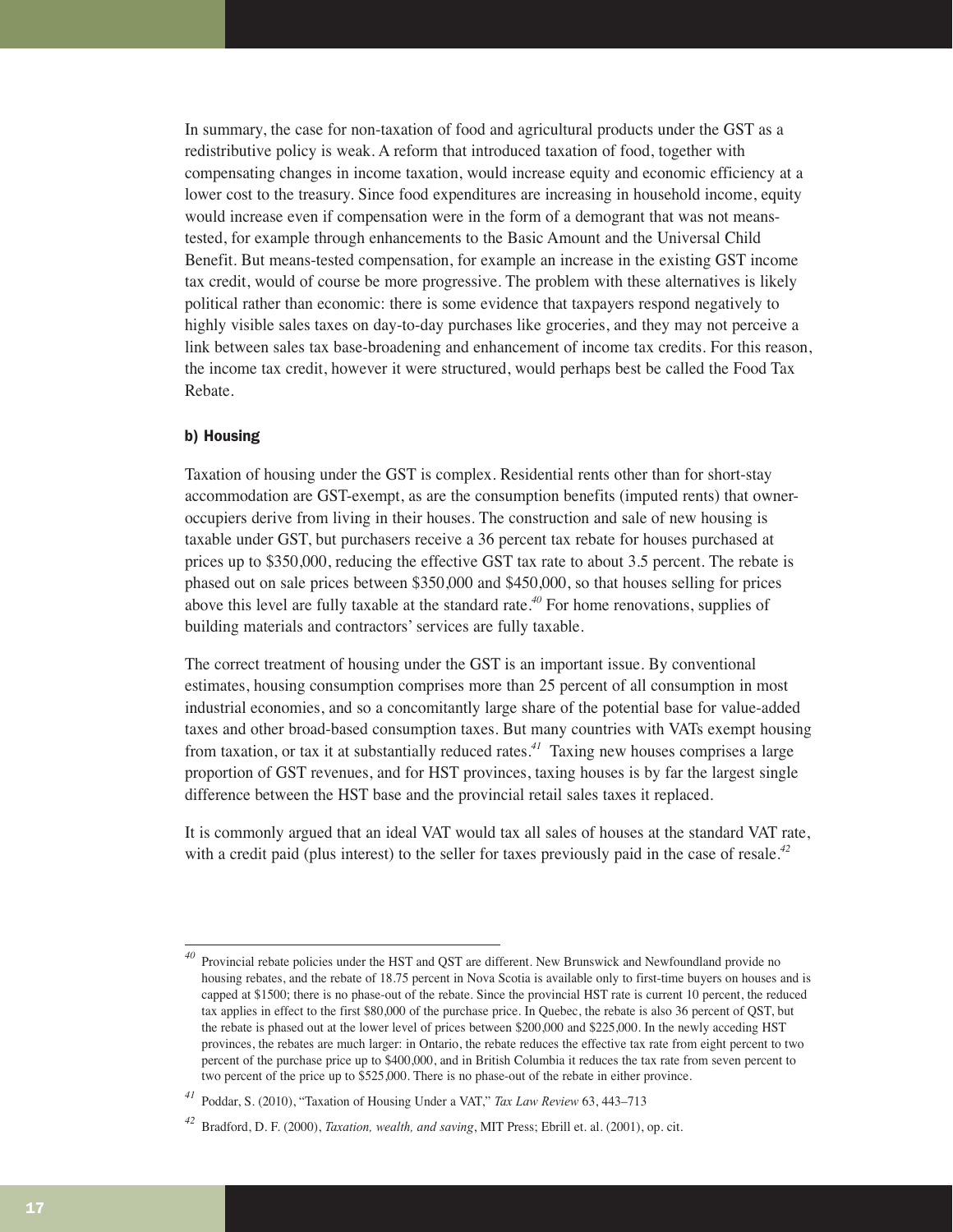This would generate more revenue than the current system; it would avoid changing relative prices of new versus resale houses, and it would result in the tax burden being more fairly shared among successive house owners. Operating such a tax would however be administratively complex. There is often a decades-long gap between a purchase and subsequent sale of a house, so that recordkeeping for such a tax would be difficult. More important, the tax would apply in full to sales of existing homes at the time of introduction of the tax — with no credit for tax paid on the earlier purchase, since there was no VAT at the time — which would no doubt generate considerable political opposition from existing homeowners.

In short, such an ideal VAT is clearly impracticable, and no country with a VAT attempts to do so. Instead, a one-time tax on the full sale price of new homes serves as a "prepayment" tax on the discounted sum of expected future consumption benefits from the asset, which is approximately equivalent to the cash-flow approach.*<sup>43</sup>* But exempting resale while taxing new houses creates a different set of economic issues. Since newly built homes are subject to tax while resale homes are not, if the two goods are close substitutes (they should be), owners of existing homes at the introduction of the tax will receive a windfall gain in the value of their homes. This is evidently unfair to future taxpayers, but since future taxpayers do not vote today, they are frequently on the short end of transition arrangements like this.

I have recently analyzed these issues in a formal model of optimal taxation.*<sup>44</sup>* The fundamental problem is that a VAT on new houses alone increases the price of resale houses through arbitrage, which creates an economic distortion in the market. But this distortion generates relatively little revenue for the government because houses are long-lived assets; the windfall gains accruing to existing owners will for many years outweigh the revenue actually received by government from taxing sales of new houses. It turns out therefore that the appropriate treatment of housing within the VAT depends in a fundamental way on the planner's preferences for redistribution across generations. In the formal theory, the optimal tax rate on new housing is generally less than that for other consumption goods over a long transition period, but it does converge to the standard VAT rate in the long run. Moreover, the appropriate housing tax rate in the transition is increasing in the distributional weight assigned to (or equivalently the political influence of) older generations, relative to the young and unborn. In this sense, the observed undertaxation of housing in real-world VATs is consistent with the theory of optimal taxation.

Housing is fundamentally different from other things in the theory because it is both a consumption good and a capital good. As emphasized recently by Buiter and others, the dual nature of housing implies that, for most households, changes in housing prices are nearly irrelevant for welfare and for life-cycle consumption decisions.*<sup>45</sup>* In my model, agents who are young or unborn are in a net short position in housing assets, and their welfare is decreasing in housing tax rates. Older agents in contrast are approximately neither net short nor net long in housing, so that housing prices have only second-order effects on their welfare — though housing tax revenues increase their welfare. It is this difference that drives the distributional conflict in the model. It should be clear that the associated intergenerational transfers are large.

*<sup>43</sup>* Bradford, D. F. (2000), op. cit.

*<sup>44</sup>* Smart, M. (2011), "Why do VATs tax housing so little?," *Working Paper*, University of Toronto.

*<sup>45</sup>* Buiter, W. H. (2008), "Housing wealth isn't wealth," *Working Paper* 14204, National Bureau of Economic Research.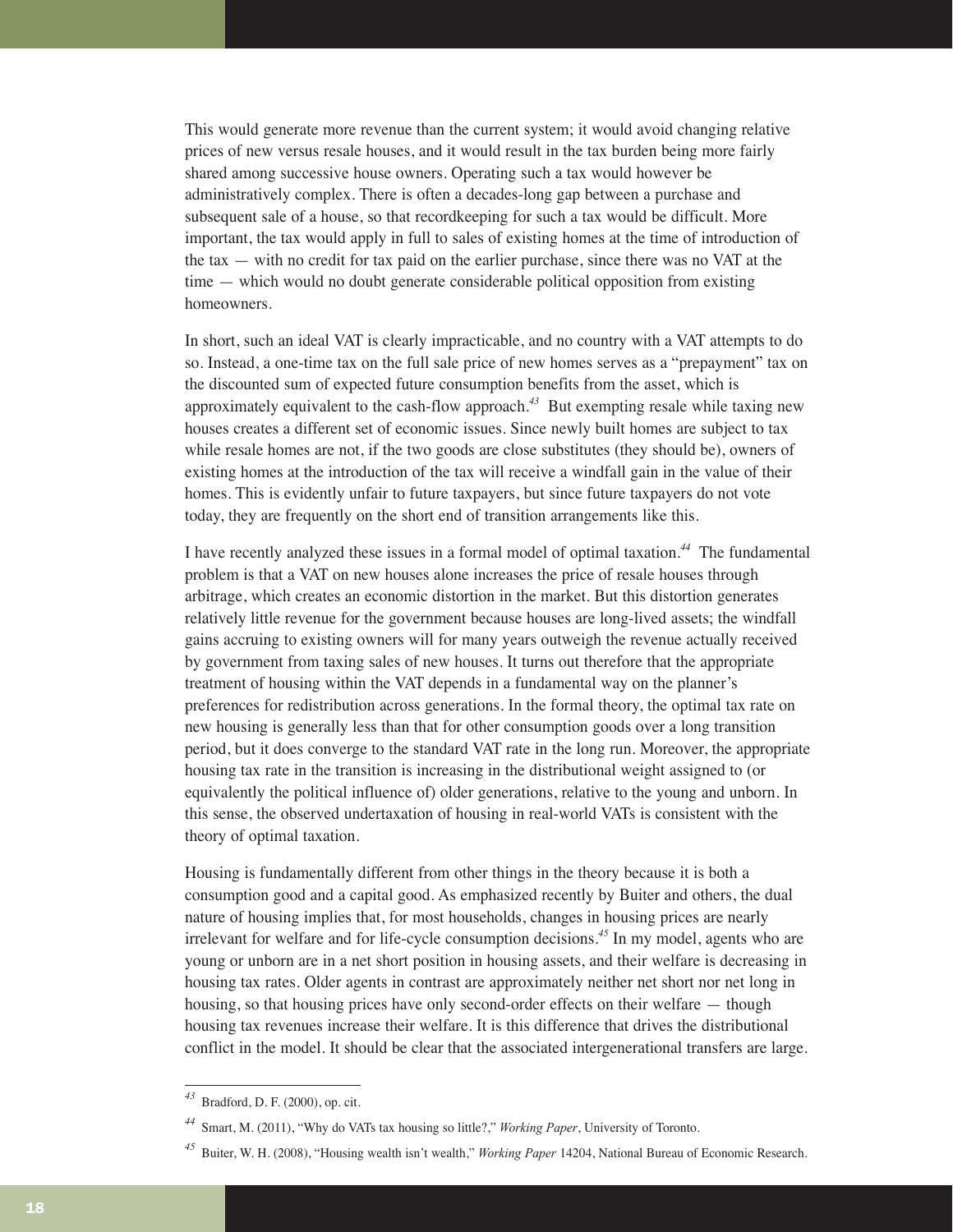The market value of the stock of residential real estate in Canada is about \$2 trillion, or more than double annual personal consumption expenditures. The implicit transfer to older generations from exempting existing houses from a housing tax is therefore large.

The implications for the treatment of housing in the GST and HST are clear. Reduced taxation of newly built housing makes economic sense as a transition measure to reduce the implicit transfer to the existing generation of homeowners from the young and yet unborn. The appropriate magnitude of such rebates depends upon society's attitudes to redistribution between generations.

As a transition measure, however, new housing should be phased out over time to eliminate the long-run distortion in the prices of housing and other consumption. While the proportional GST rebate rate has remained unchanged for 20 years, the de facto policy of keeping the sale price thresholds for the rebate fixed in nominal terms makes sense. Similarly, the decision to offer enhanced rebates in the new HST provinces of Ontario and British Columbia in 2010 can be justified by the desire to give similar compensation to future homeowners in those provinces. This fact notwithstanding, the introduction of larger provincial rebates offers no justification for enhancing the rebates in the federal GST commensurately — as some in the housing industry have recently argued.

# c) Public sector bodies

While the GST was initially designed to be more inclusive of non-profit and public sector activities than the older VATs of the European Union, the reality is that public sector bodies are largely untaxed. While much of the sector is formally GST-exempt, meaning that taxes are paid on inputs rather than value added, there are a variety of additional reliefs built into the system. For example:

- In the education sector, tuition payments are exempt, and rebates are granted at prescribed rates for GST paid on purchases by schools (68 percent), and non-profit colleges and universities (67 percent), as well as a 100 percent rebate for books purchased by public institutions.
- Health-care services are GST-exempt, and the input tax burden on health-care production is alleviated through rebates of input taxes to hospitals (83 percent) and long-term care facilities (50 percent).
- Municipal services including public transit, water, and garbage collection are exempt. Municipalities have since 2004 been eligible for a 100 percent rebate of input taxes paid, meaning that the sector is in fact zero-rated rather than exempt.
- Certain activities of non-profit organizations and charities are exempt, and a 50 percent rebate of input taxes is payable in respect of these activities.

The various rebate rates were chosen at the inception of the GST so that tax burdens on these sectors would be the same as estimated under the Manufacturers' Sales Tax of the status quo ante. Through long use and what may be the natural persistence of such special policy measures, the rebate rates have for the most part remained unchanged.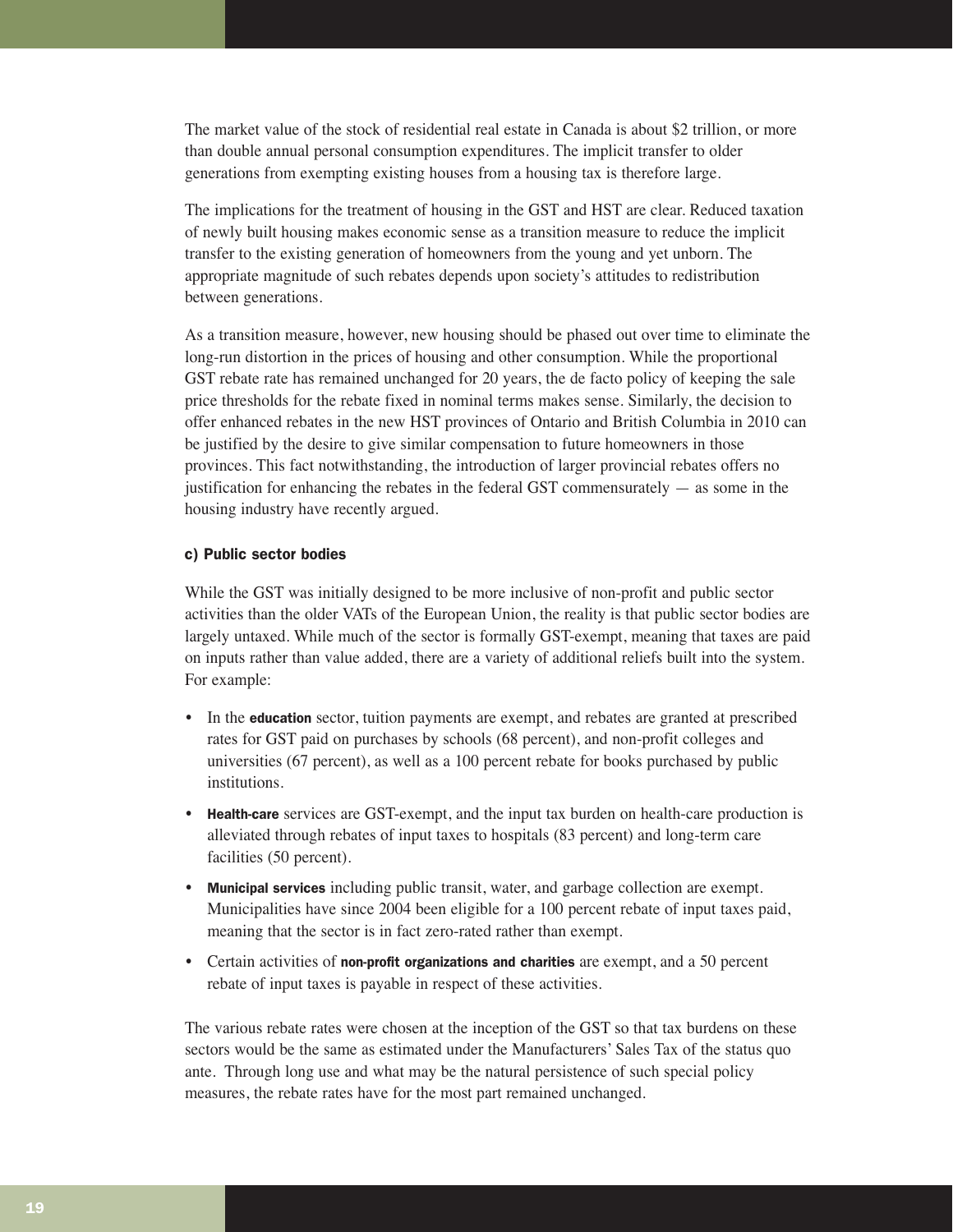The complexity of the current system should be clear. Most public sector bodies like universities are engaged in both taxable and exempt activities. Careful accounting is required to keep the business lines separate, and input tax credits and rebates must be prorated accordingly. Perhaps more important, the system of exemption and partial rebating creates incentives for self-supply that distort organizational decisions in the broader public sector. Prior to the introduction of the 100 percent rebate for municipalities, the GST was an explicit barrier to contracting out services to the private sector, where economic or political considerations would otherwise have dictated it. Similarly, in the health-care sector, GST rebates create an economic incentive to provide services through hospitals or government agencies (since provincial governments are not subject to GST), rather than through doctors' offices or other non-traditional health-care facilities that are GST-exempt but not eligible for rebates. This nonneutrality might be having important effects on how health care is delivered in Canada.

These various distinctions become more murky, and more costly, as the size of the broader public sector grows as a share of the economy, and the methods of service delivery evolve beyond traditional forms of production through government organizations to encompass contracting out, privatization, and public-private partnerships. Arguably, the distinctions in the GST are no longer well-adapted to the reality of public service provision. The result is that various organizations doing similar things are taxed quite differently from each other, production decisions are distorted, and for-profit and non-profit organizations do not compete on a level playing field. (In general, the direction of these distortions in competition is unclear. The current system clearly favours organizations that are eligible for rebates over competitors that are not. But it also tends to favour taxable organizations that are eligible for input tax credits over exempt organizations that receive less than 100 percent rebates of input taxes.)

A number of alternative solutions could be contemplated for these problems. The simplest is to make these activities taxable under GST, as is the case in New Zealand and Australia, thus correcting both the supply-side distortions resulting from incomplete rebating of input taxes and the demand-side distortions from undertaxation of outputs. The revenue implications of the change would be comparatively small. In some cases, tax paid by a supplier would actually fall, if current unrebated input taxes exceed tax payable on currently exempt supplies. Furthermore, since most of these organizations are principally financed through transfers from governments, the revenue impacts of the tax could be compensated through changes in grants. The chief objection to full taxation is again likely political: governments might be reluctant to be seen to be taxing services like health care, even in a revenue-neutral fashion. If that is the case, zero-rating seems like a preferable alternative to the current system of exemption and rebates. It would eliminate supply-side distortions, and it would simplify the system by eliminating the need for explicit rebates and the complex accounting associated with them.

# d) Small traders

Exemption and reduced rating are also applied to so-called small traders, regardless of the goods or services that they supply. Traders whose worldwide taxable supplies (i.e., sales) do not exceed \$30,000 in any year are exempt from GST; however, they may optionally register to be taxable. Other special provisions are also designed to reduce compliance costs to small businesses. Traders whose taxable sales do not exceed \$200,000 annually are eligible to opt for the Quick Method of remitting GST, under which they calculate their net tax liability by multiplying their taxable sales by a specified rate that is lower than the standard rate of tax;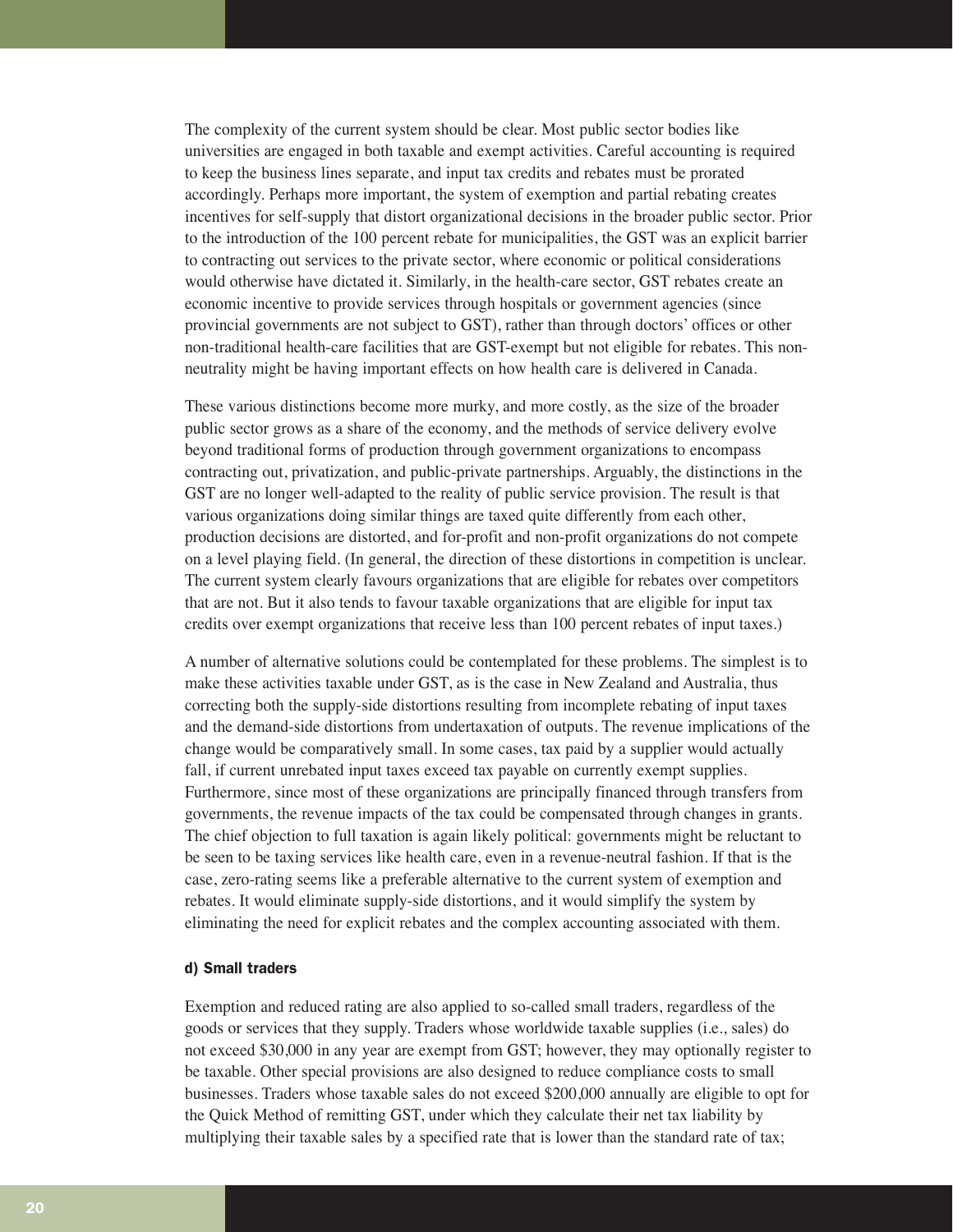those using the Quick Method are not eligible for input tax credits.*<sup>46</sup>* Additionally, suppliers with taxable purchases less than \$500,000 in the previous year are eligible to use the Simplified Method of accounting, under which ITCs can be claimed by multiplying the total value of taxable purchases by a specified percentage (for example, 13/113 for supplies received in the province of Ontario), instead of accounting for GST/HST on each invoice separately.*<sup>47</sup>*

In total, the number of traders using these systems appears to be small,*<sup>48</sup>* and the proportion of value added affected is of course even smaller. As a result, the estimated tax expenditure for small traders, reported in Table1 is also small — though perhaps surprisingly so. Although the registration threshold has been fixed in nominal terms since 1991, it is still around the midrange of those applying in other OECD countries*<sup>49</sup>* — though well below the thresholds of approximately USD \$100,000 applying in the UK, France, and Japan. As well, many suppliers below the threshold choose to register in order to receive input tax credits, particular those mainly supplying other taxable traders, for which tax payable on the supplies is in turn creditable against output GST.

In effect, the Quick Method converts the GST/HST from a VAT into a turnover tax without ITCs for small traders, albeit it a reduced rate, and the Simplified Method reduces compliance costs at the possible expense of tax auditors seeking a paper trail linking ITC claims to suppliers' GST/HST remittances. Exemption under the threshold or through the Quick Method creates supply-side distortions for the affected businesses, since they will seek to avoid unrecoverable input taxes. Exemption below the threshold also results in an unlevel playing field for these businesses in their output markets — on the one hand, giving them an advantage over taxable businesses if they mainly supply final consumers, but disadvantaging them if they mainly supply other taxable businesses.

These problems and distortions must be weighed against the advantages of the methods in terms of compliance costs saved for small business, and collection costs saved for government. Analyzing this tradeoff in a formal model of optimal taxation, Keen and Mintz derive a simple analytical formula for the optimal VAT threshold.*<sup>50</sup>* Simulations suggest that the threshold should be in the range of \$100,000 or even substantially higher, and that a large proportion of businesses should optimally be left unregistered for VAT. This suggests at least a prima facie case for increasing the GST threshold and indexing it to inflation.

For example, the quick method reduces the effective tax rate under GST/HST in Ontario from 13 percent to 4.4 percent for retailers and 8.8 percent for certain services businesses. The Quick Method remittance rates vary in complicated ways depending on the good or service supplied, the province of residence of the supplier, and the province in which the supplies are deemed to have been made.

The Quick Method and Simplified Method are described in "General Information for GST/HST Registrants," RC4022(E) Rev. 12/2010, an 83-page guide from the Canada Revenue Agency. Clearly, at CRA, "simplified" is a term of art.

*<sup>48</sup>* Bird, R. M., and P.-P. Gendron, (2009), "Sales taxes in Canada: The GST-HST-QST-RST `system,'" *Tax Law Review*, 63.

*<sup>49</sup>* OECD, (2006), *Consumption Tax Trends*.

*<sup>50</sup>* Reference not listed.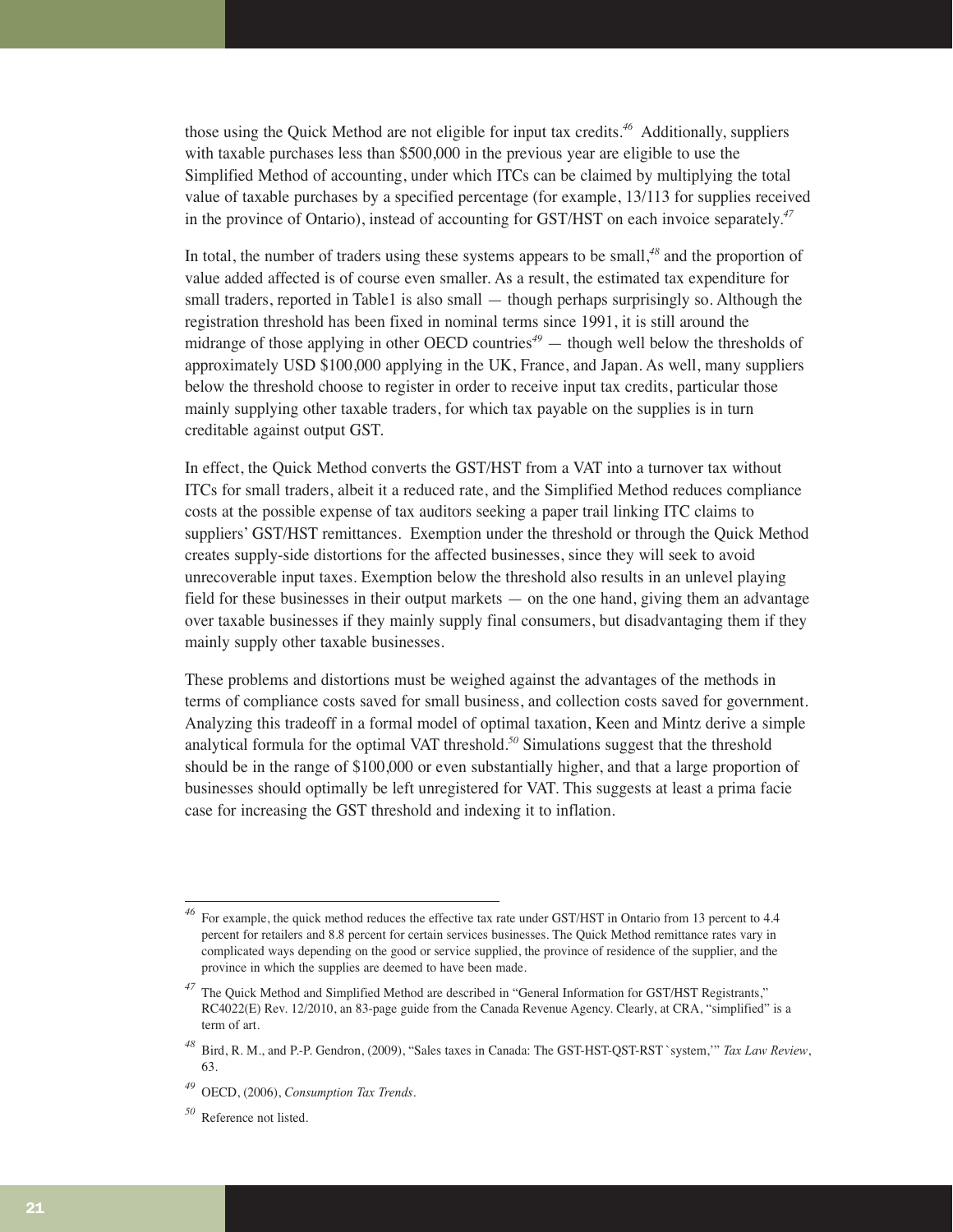Of course, these conclusions depend in substantial degree on assumptions about the economic costs of input and output distortions stemming from exemption, as well as the magnitude of GST compliance costs for small traders. Indeed, the compliance cost savings from the small trader exemptions may in part be illusory. Mirrlees et al. note that because exemption is optimal, businesses have an incentive to compute their net tax liabilities under all of the methods for which they are eligible — exemption, the Quick Method, and full taxation — and to choose whichever method is most profitable.*<sup>51</sup>* Indeed, many accountants and tax advisers routinely insist on computing all methods in order to avoid the risk of professional liability if the wrong method is chosen. Thus the optional nature of exemption may actually increase compliance costs for small business, even though its explicit intent is to reduce them.

The remaining advantage of the Quick Method is that it creates an incentive for small and medium-size businesses to register and remit GST/HST, rather than evading the tax by remaining unregistered. Under the Quick Method, businesses are legally required to charge the full amount of GST/HST to customers (though the economic incidence of the tax may of course be partially shifted backward), but they remit only a fraction of that amount to CRA. For labour-intensive small businesses, the tax charged but not remitted almost certainly exceeds the ITCs foregone under the Quick Method. In effect, for these businesses, the Quick Method acts as a financial incentive to register and remit some tax instead of evading it entirely.

Economic analysis in this area is still quite conjectural, and policy recommendations are therefore subject to more qualifications than on other matters. While a case can be made for increasing and indexing the registration threshold, too little is yet known about compliance costs, lost revenues, and the incentives for registration and tax evasion among small traders.

# 6. CONCLUSIONS

The recent expansion of value-added taxation in Canadian provinces is regarded by most economists as a substantial policy success. But the expansion of VAT in Canada brings new concerns. While economists agree that provincial VATs are preferred to the retail sales taxes they replaced, specific design problems in the tax base create economic distortions for consumers and productivity losses for business. As the VAT rate has roughly doubled in adopting provinces since 1991, these distortions have increased in importance. The standard rule of thumb is that the cost of economic distortions is proportional to the square of the tax rate, which would imply that distortions are about four times larger now in adopting provinces than when the GST base was originally designed.

The principal conclusions of this paper are as follows:

- The cost of tax expenditures under provincial VATs in Canada has not previously been reported. I estimated that incorporating provincial VATs roughly doubles the tax expenditure estimates published by the federal Department of Finance.
- Notwithstanding recently published data from the OECD, as conventionally measured, the C-efficiency of Canada's VATs is well below the average of OECD countries.
- Several specific reforms should be contemplated.

*<sup>51</sup>* Mirrlees, J. A. et al. (2011), *Tax by Design*, Oxford University Press.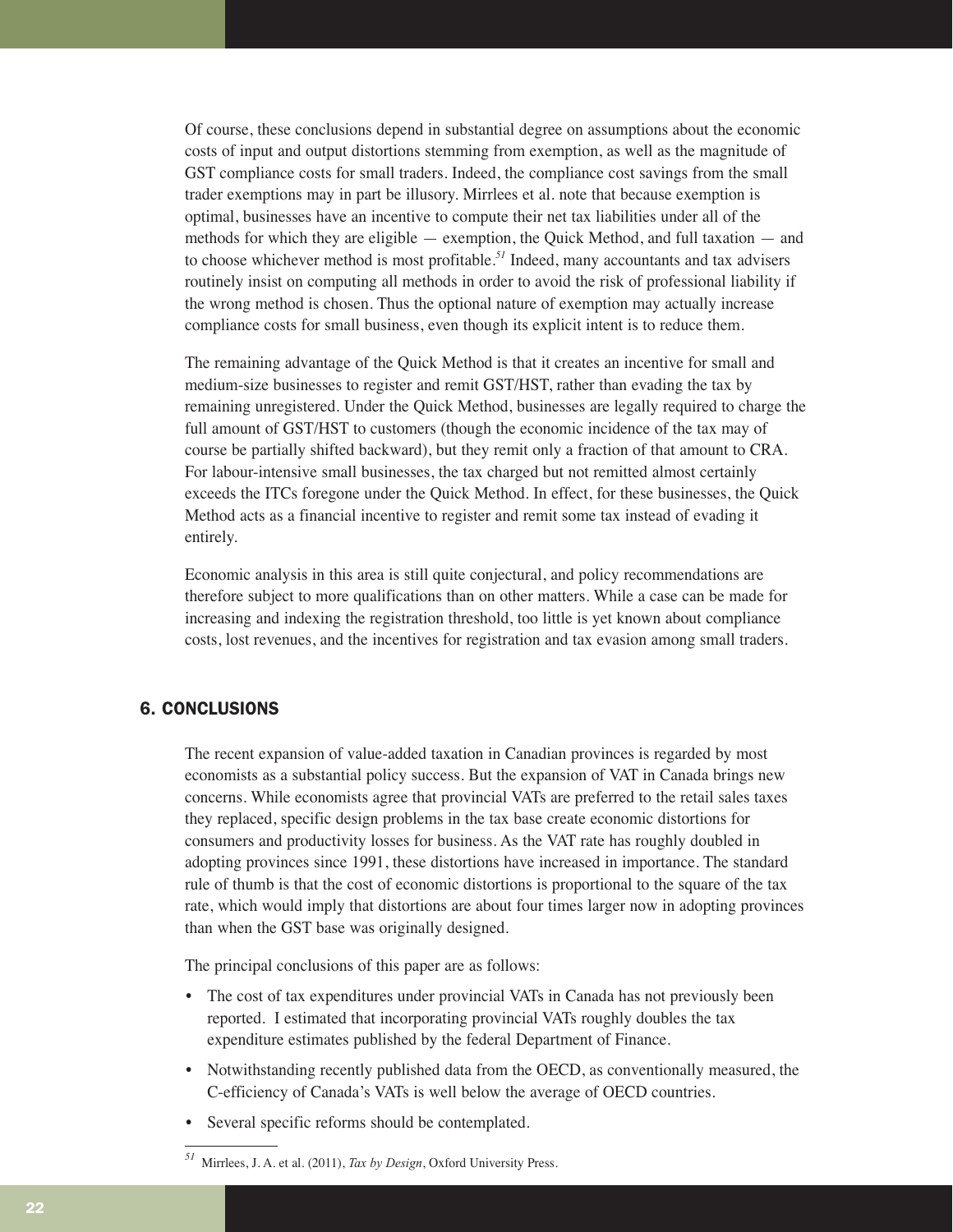# **REFERENCES**

Ahmad, E., and N. Stern, (1984), "The theory of reform and Indian indirect taxes", Journal of Public Economics, 25, 259-298.

Atkinson, A. B., and J. E. Stiglitz, (1976), 'The Design of Tax Structure: Direct versus Indirect Taxation', Journal of Public Economics, 6, 55–75.

Bird, R. M. (2009), "The GST in Canada: Plus Ça Change, Plus C'est La Même Chose?" Bulletin for International Taxation, August/September, 414-423.

Bird, R. M., and P.-P. Gendron, (2009), "Sales taxes in Canada: The GST-HST-QST-RST 'system'," Tax Law Review, 63.

Bird, R. M., and M. Smart, (2009a), "The economic incidence of replacing a sales tax with a valueadded tax: Evidence from the Canadian experience," Canadian Public Policy 35, 85-97.

Bird, R. M., and M. Smart, (2009b), "The impact on investment of replacing a retail sales tax by a value-added tax: Evidence from Canadian experience," National Tax Journal 62, 591-609.

Bird, R. M., and M. Smart, (2011), "Financing Social Insurance in Latin America," working paper, University of Toronto.

Bradford, D. F. (2000) Taxation, wealth, and saving, MIT Press.

Buiter, W. H. (2008), 'Housing wealth isn't wealth.' Working Paper 14204, National Bureau of Economic Research

Cnossen, S., and M. Smart, (2004), "The taxation of tobacco," in The Economics of Excise Taxation, ed. S. Cnossen, Oxford University Press.

Corlett, W. J., and D. C. Hague, (1953) "Complementarity and the excess burden of taxation," Review of Economic Studies, 21, 21–30.

Dahlby, B., M. Smart, and B. Dachis, (2009), "New housing and the Harmonized Sales Tax: Lessons from Ontario", C. D. Howe Institute, Backgrounder no. 119.

Deaton, A., and N. Stern, (1986), 'Optimally Uniform Commodity Taxes, Taste Differences and Lump Sum Grants,' Economics Letters, 20, 263–6.

Diamond, P., and J. A. Mirrlees, (1971), 'Optimal Taxation and Public Production I: Production Efficiency, II Tax Rules', American Economic Review, 61, 8–27 and 261–78.

Ebrill, L. P., M. Keen, J.-P. Bodin, and V. Summers, (2001), The Modern VAT, Washington DC: International Monetary Fund.

Emran, M. S., and J. E. Stiglitz, (2005), "On selective indirect tax reform in developing countries," Journal of Public Economics, 89, 599–623.

European Commission, (2007), "Communication from the Commission to the Council and the European Parliament on VAT rates other than standard VAT rates," COM(2007) 380 final.

Gendron, P.-P., (2010), "How should the U.S. treat government entities, nonprofit organizations, and other tax-exempt bodies under a VAT?", Tax Law Review, 63, 477-713.

Keen, Michael & Mintz, Jack, 2004. "The optimal threshold for a value-added tax," Journal of Public Economics, vol. 88(3-4), pages 559-576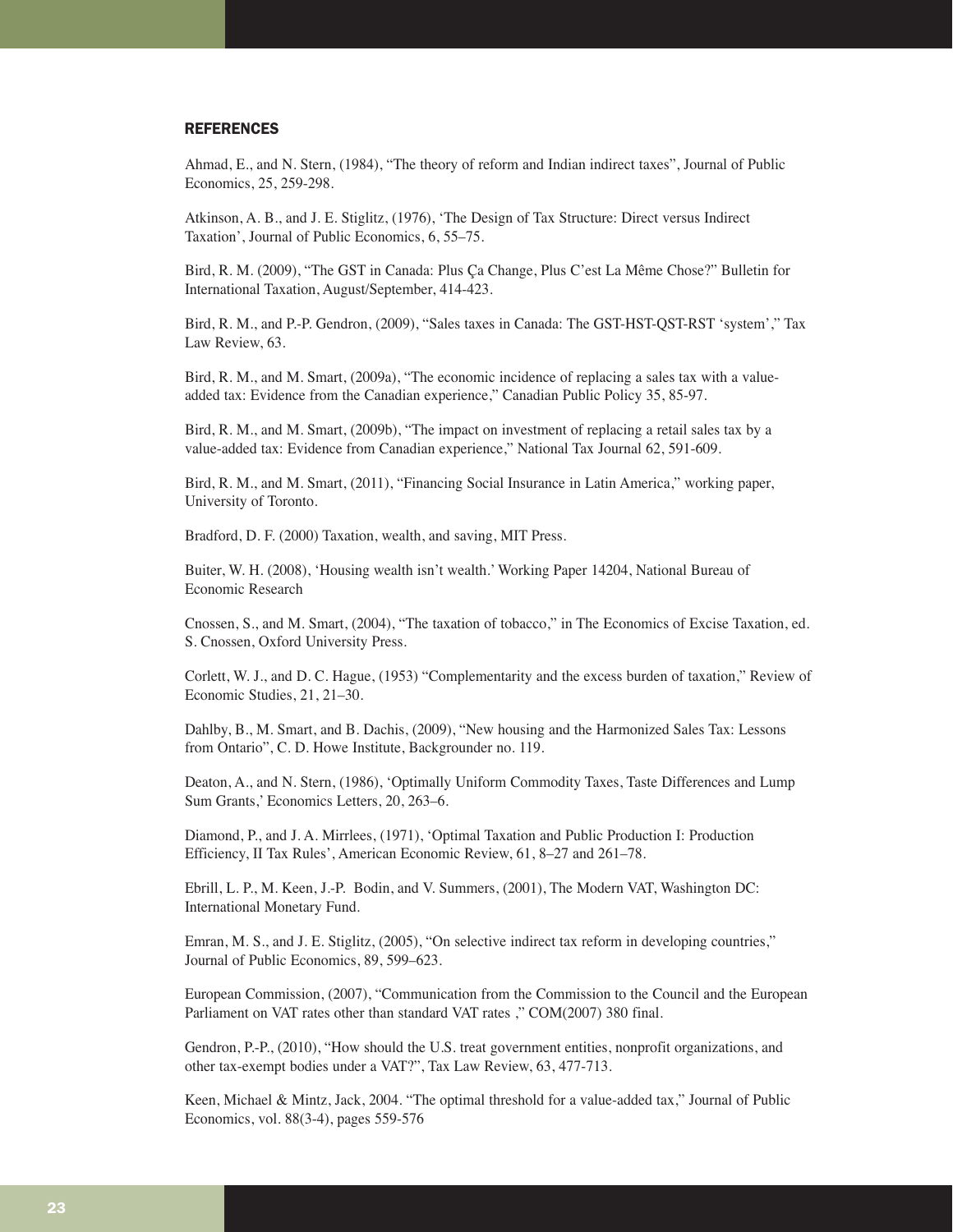Kleven, H. J., W. Richter, and P. B. Sørensen, (2000), 'Optimal Taxation with Household Production', Oxford Economic Papers, 52, 584–94.

McKenzie, K., and M. Firth, (2011), "*The GST and Financial Services: Pausing for Perspective*." The School of Public Policy.

Mirrlees, J. A. et al. (2011), Tax by Design, Oxford University Press.

OECD, (2006), Consumption Tax Trends.

OECD, (2010), Consumption Tax Trends.

Piggott, J., and J. Whalley, (2001), 'VAT Base Broadening, Self Supply, and the Informal Sector', American Economic Review, 91, 1084–94.

Poddar, S. (2010) 'Taxation of Housing Under a VAT.' Tax Law Review 63, 443–713

Smart, M. (2002), "Reforming the direct–indirect tax mix," International Tax and Public Finance, 9, 141-153.

Smart, M. (2011), "Why do VATs tax housing so little?" Working Paper, University of Toronto.

#### About the Author

Michael Smart, a Professor of Economics at the University of Toronto and an International Fellow of the Oxford Centre for Business Taxation, is a specialist in the economic analysis of tax policy. He has written extensively on sales taxation, business taxation, and fiscal arrangements in Canada. He has served as a Co-Editor of the Canadian Journal of Economics and on the editorial boards of the Journal of Public Economics and International Tax and Public Finance.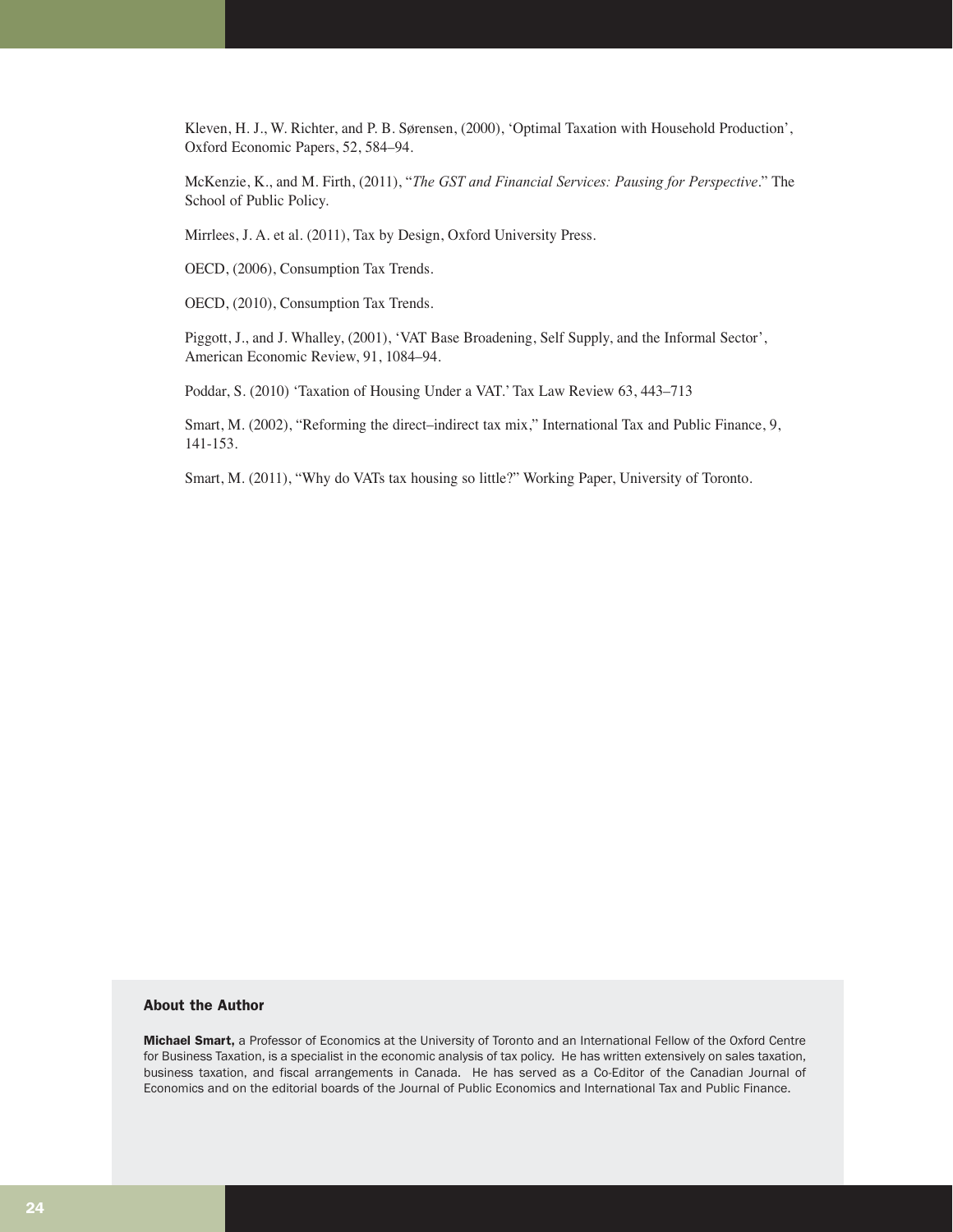# ABOUT THIS PUBLICATION

The School of Public Policy Research Papers provide in-depth, evidence-based assessments and recommendations on a range of public policy issues. Research Papers are put through a stringent peer review process prior to being made available to academics, policy makers, the media and the public at large. Views expressed in The School of Public Policy Research Papers are the opinions of the author(s) and do not necessarily represent the view of *The School of Public Policy*.

#### OUR MANDATE

The University of Calgary is home to scholars in 16 faculties (offering more than 80 academic programs) and 36 Research Institutes and Centres including The School of Public Policy. Under the direction of Jack Mintz, Palmer Chair in Public Policy, and supported by more than 100 academics and researchers, the work of The School of Public Policy and its students contributes to a more meaningful and informed public debate on fiscal, social, energy, environmental and international issues to improve Canada's and Alberta's economic and social performance.

The School of Public Policy achieves its objectives through fostering ongoing partnerships with federal, provincial, state and municipal governments, industry associations, NGOs, and leading academic institutions internationally. Foreign Investment Advisory Committee of the World Bank, International Monetary Fund, Finance Canada, Department of Foreign Affairs and International Trade Canada, and Government of Alberta, are just some of the partners already engaged with the School's activities.

For those in government, The School of Public Policy helps to build capacity and assists in the training of public servants through degree and non-degree programs that are critical for an effective public service in Canada. For those outside of the public sector, its programs enhance the effectiveness of public policy, providing a better understanding of the objectives and limitations faced by governments in the application of legislation.

#### **DISTRIBUTION**

Our publications are available online at www.policyschool.ca.

#### DISCLAIMER

The opinions expressed in these publications are the authors' alone and therefore do not necessarily reflect the opinions of the supporters, staff, or boards of The School of Public Policy.

#### COPYRIGHT

Copyright © 2012 by The School of Public Policy.

All rights reserved. No part of this publication may be reproduced in any manner whatsoever without written permission except in the case of brief passages quoted in critical articles and reviews.

#### ISSN

1919-112x SPP Research Papers (Print) 1919-1138 SPP Research Papers (Online)

# DATE OF ISSUE

#### February 2012

#### MEDIA INQUIRIES AND INFORMATION

For media inquiries, please contact Morten Paulsen at 403-453-0062.

Our web site, www.policyschool.ca, contains more information about The School's events, publications, and staff.

#### DEVELOPMENT

For information about contributing to The School of Public Policy, please contact Candice Naylen by telephone at 403-210-7099 or by e-mail at cnaylen@ucalgary.ca.

#### EDITOR

Timothy Giannuzzi